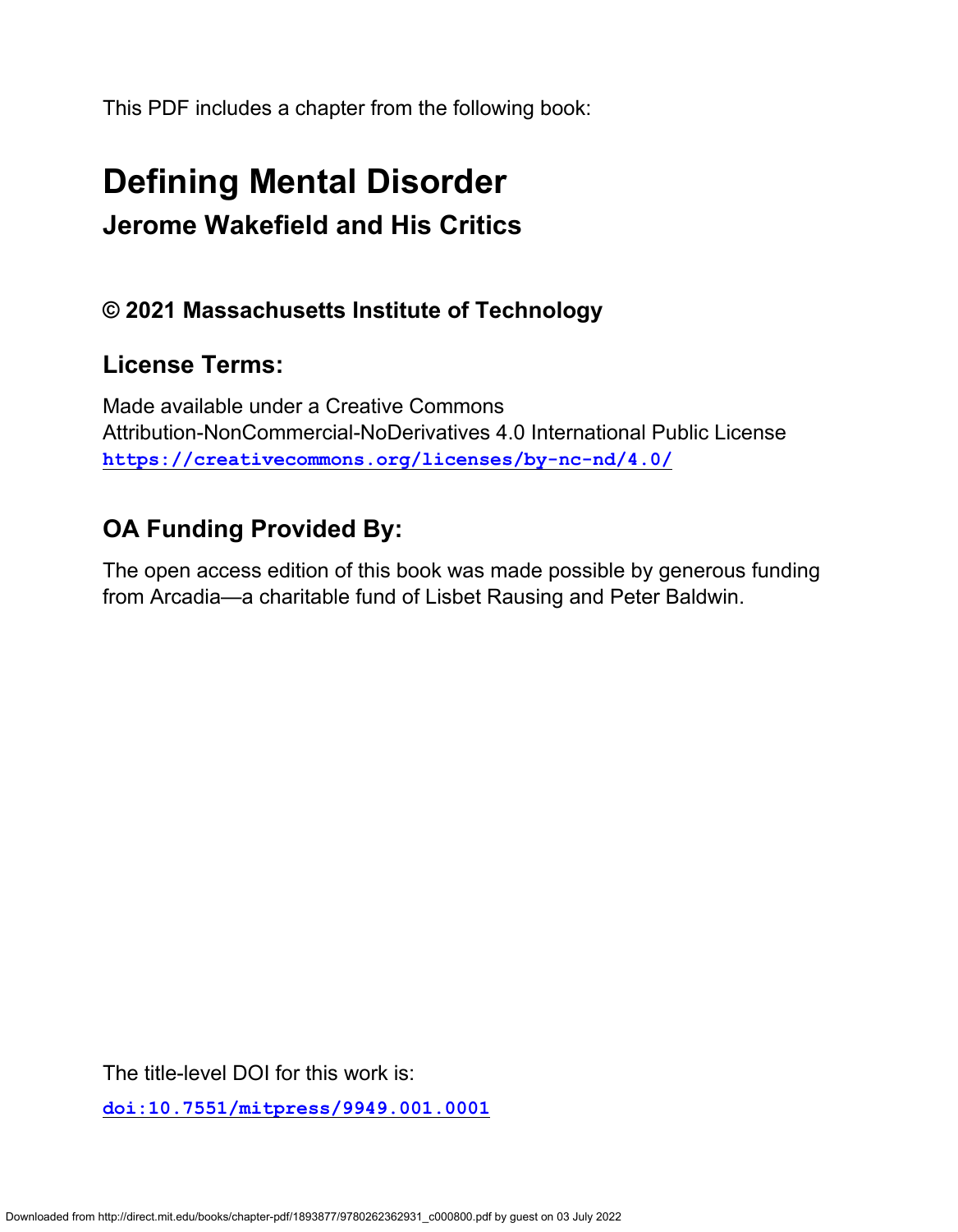## **9 Psychiatric Disorders and the Imperfect Community: A Nominalist HDA**

**Peter Zachar**

#### **I.** The Concept of Psychiatric Disorder: Why Wakefield Matters<sup>1</sup>

There has been extensive scholarly discussion about how to define psychiatric disorder (Gert and Culver 2004; Graham 2010; D. Murphy 2006; Wakefield 1992b). Developing an official definition of psychiatric disorder became important, in part, because of the disagreement in American psychiatry during the 1970s about whether homosexuality is a disorder. The *Diagnostic and Statistical Manual of Mental Disorders* (*DSM*) definition (developed by Robert Spitzer and first published in the *DSM-III* and revised in later editions) was proposed to support the exclusion of homosexuality from the class of psychiatric disorders (Bayer 1981; Zachar and Kendler 2012). It was not, however, offered to *justify* that exclusion. The primary justification for the exclusion was an empirical one, specifically, the discovery that gay male relationships are not more compulsive and short term in nature than are heterosexual relationships.

Prior to the 1970s, the conventional argument for the pathological nature of homosexuality was that such relationships lacked the depth and commitment of mature sexual relationships. Once this was shown to be false, it became evident that the mental health benefits of sexual relationships in general can accrue to homosexual relationships; that is, sex between two men or two women can have positive effects on their mental health. Being gay was not inherently distressful, nor did it necessitate social or occupational dysfunction. For these reasons, making distress or impairment definitional of a psychiatric disorder supported removing homosexuality from the classification system. In its original formulation, the *DSM* definition began as follows: in *DSM-III*, each of the mental disorders is conceptualized as a clinically significant behavioral or psychological syndrome or pattern that occurs in an individual and that is typically associated with either a painful symptom (distress) or impairment in one or more important areas of functioning (disability) (American Psychiatric Association 1980, 6).

Our working concept of psychiatric disorder, therefore, has significant cultural implications, and defining it is more than an intellectually entertaining puzzle.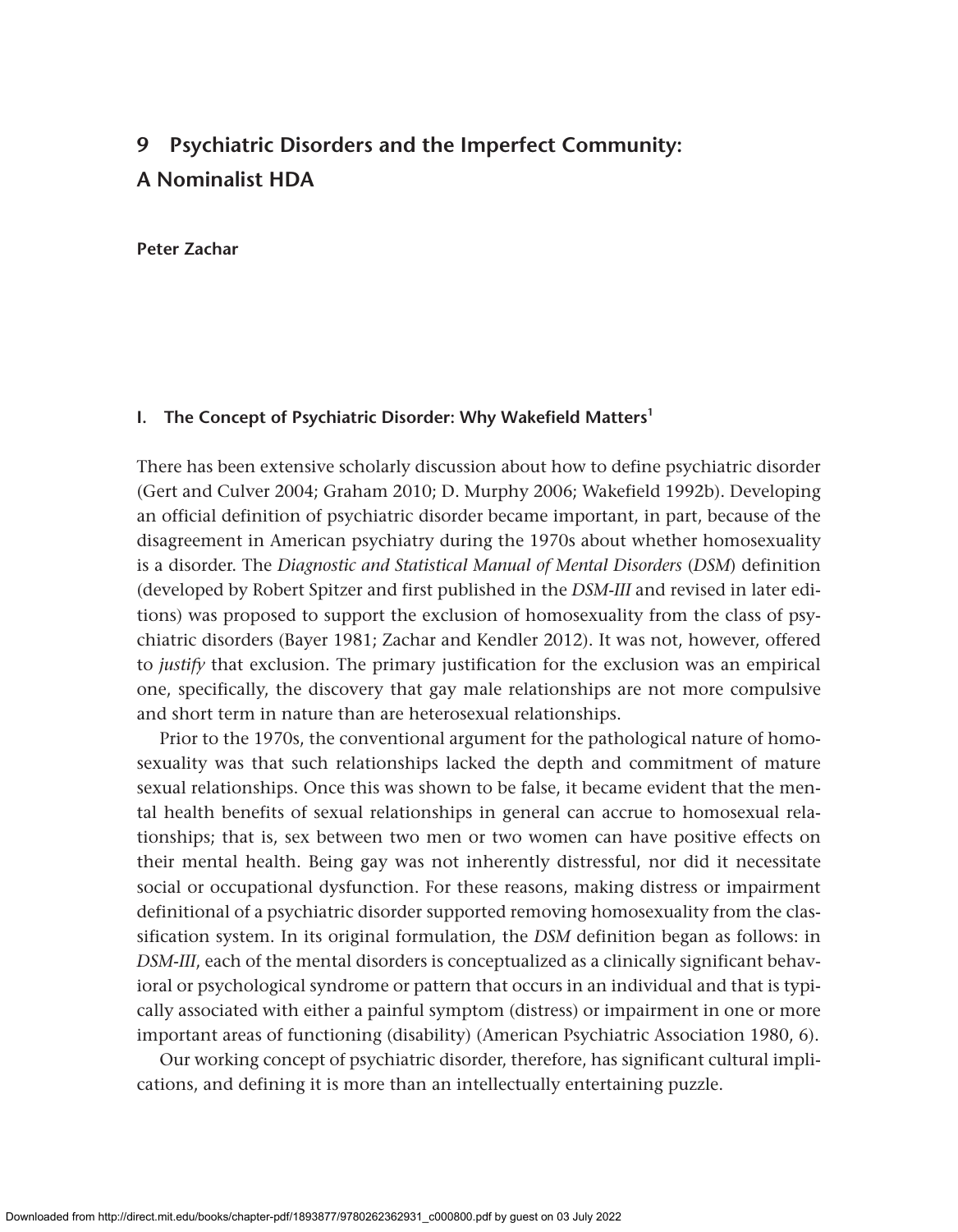Consider the following nominalist definition: *psychiatric disorder is a name for what psychiatrists treat.* A definition of this sort was once suggested by Lilienfeld and Marino (1995). In making this proposal, they were calling attention to the heterogeneity of psychiatric disorders. The definition implies that for the class of psychiatric disorders as a whole, there is no essence or set of necessary and sufficient properties that all of them share and that distinguish them from other medical disorders and from normality.

The problem with such an austere definition is that, as happened in the 1850s, a community of psychiatrists could label recurrent attempts to escape slavery a psychiatric disorder, and no one could reject that label by arguing that runaways do not "really" have a psychiatric disorder. According to the austere definition, if these psychiatrists decide to conceptualize recurrent escape attempts as a "compulsion" and to treat it, then it is a psychiatric disorder. Under the guidance of such a relativistic concept, any kind of political or cultural dissident could be labeled as disordered by a community of psychiatrists.

Szasz's (1961) opposition to psychiatry as a medical specialty is based on his claim that psychiatric disorders are disliked because they represent not legitimate diseases but social norm violations. Consider slavery again. In 1851, the American physician Samuel Cartwright proposed that slaves who evidenced a rebellious desire to run away had a psychiatric disorder that he named *drapetomania*. For those slaves who did succeed in absconding, Cartwright claimed that misery in the form of an even worse disorder called *dysaesthesia aesthiopis* (or rascality) would follow them because they were not constituted to cope with freedom. But all was not lost, he said: "With the advantages of proper medical advice, strictly followed, this troublesome practice that many negroes have of running away, can be almost entirely prevented" (Cartwright 1851/2004, 34).

According to the Szaszian view, the only difference between Cartwright's including drapetomania under the umbrella of psychiatric disorder and the modern psychiatric community's abhorrence of Cartwright's proposal is that the modern psychiatric community holds different values than did Cartwright. The concept of psychiatric disorder, says Szasz (1960/2004), is an abstract name for those problems in living that society considers deviant and deserving of remediation.

#### **1.1 The Harmful Dysfunction Analysis**

In light of the Szaszian critique, one of the purposes of a conceptual definition of psychiatric disorder is to help psychiatrists demarcate valid disorders from all other problems in living. With respect to this goal, the most philosophically influential analysis of "psychiatric disorder" is Wakefield's (1992a, 1992b, 2000, 2004) *harmful dysfunction* (HD) model. Wakefield combines the metaphysical essentialism of Kripke (1972) and early Putnam (1975) with the psychological essentialism of Medin and Ortony (1989) under the name *black-box essentialism*. According to this view, the nature of a psychiatric disorder should be subject to scientific authority just as the nature of gold is subject to scientific authority.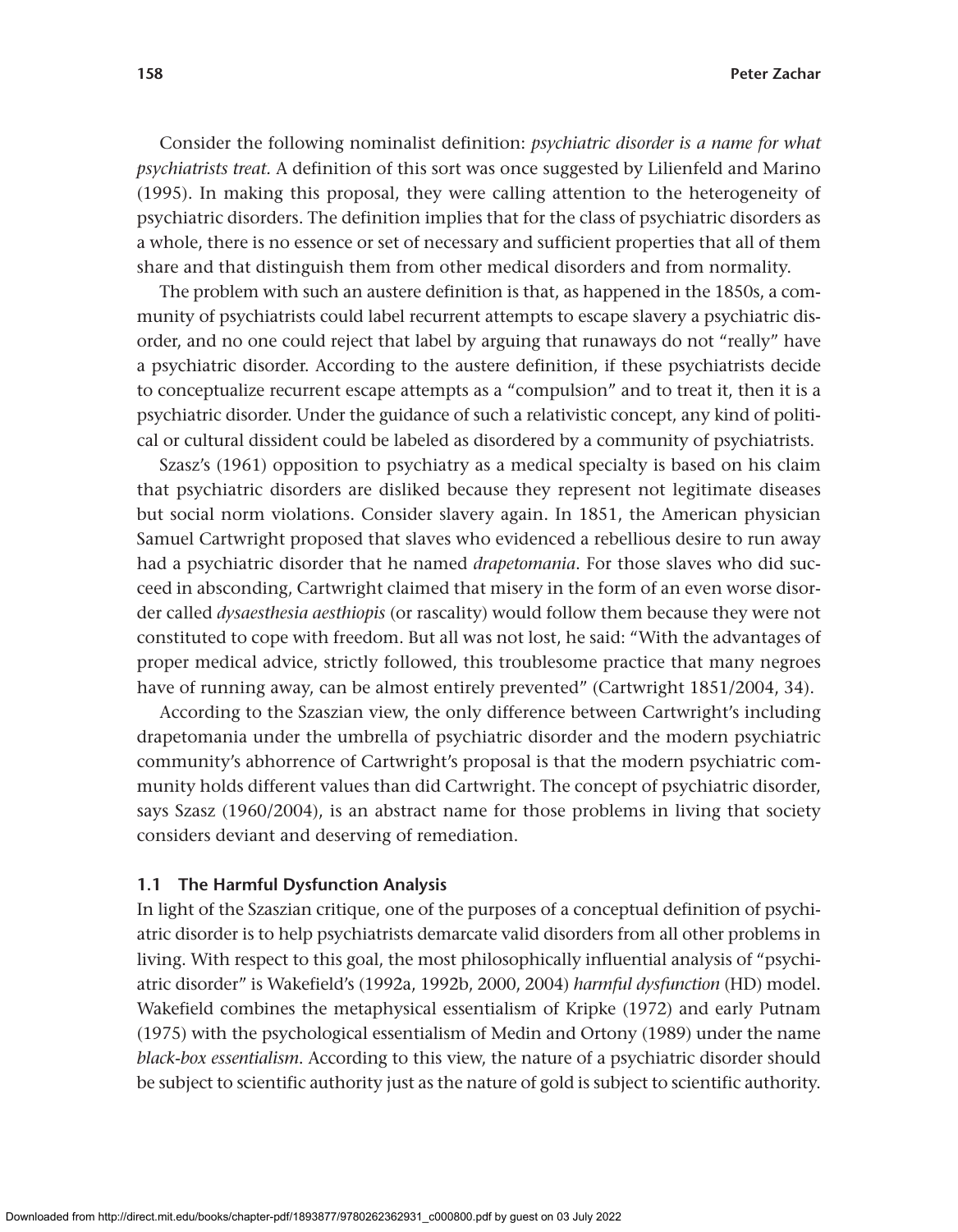Humans noticed and started working with gold at least 4,000 years ago. At various points in history, there was occasional disagreement about the criteria of "real" gold, but people were generally consistent in what they took to be gold. In the twentieth century, scientists discovered that every atom of gold (defined as the metallic element between platinum and mercury on the periodic table) has seventy-nine protons in its nucleus. "The element having seventy-nine protons in the nucleus" was arguably the object of people's talk about gold from the very beginning, even though it was hidden from view—or *in the black box*. The concept of gold *indirectly referred* to the element having seventy-nine protons, but the empirical meaning of the term was not properly specified until scientists discovered atomic structures.

Ancient people also noticed and named behavioral aberrations such as melancholia and mania, although, unlike gold, the concept of "mental/psychiatric disorder" is a term of art that is linked to the medical profession. Within medicine and related professions, there is some intuitive consistency in the concept's use, but according to Wakefield, the meaning of "psychiatric disorder" can and should be clarified just as the meaning of gold was clarified. The harmful dysfunction model is proposed as such a clarification.

Wakefield agrees that psychiatric disorders represent norm violations as the Szaszians claim, but he also argued that "dysfunction" is an objectivist concept—referring to the failure of some biological or psychological mechanism to perform as it was designed to perform during evolution. In Wakefield's synthesis of objectivism and normativism,2 the attribution of "psychiatric disorder" to a particular condition involves a judgment on the part of mental health professionals that there exists an objective psychological dysfunction that, in addition, is harmful to its bearer and deserving of treatment. Murphy (2006) dubbed this the two-stage picture.

An important aspect of Wakefield's model is the concept of *natural function.* In evolutionary theory, natural functions are adaptive capacities such as vision and temperature regulation whose contribution to a species' survival explains why the mechanism underlying those capacities were selected during evolution (Millikan 1984; Wright 1973). According to this approach, the eyes were designed through natural selection for seeing; if they cannot see (due to something like cataracts), then there is a dysfunction (i.e., a failure of their naturally selected function).

One must also understand that Wakefield's model, like many other evolutionary models in psychology, is an interactive and contextual, not a reductionist, model. For example, many natural psychological functions were selected because they are adaptive responses to social and psychological situations. According to Wakefield, the underlying biological mechanisms for intense sadness may be the same in a grief reaction and a depressive disorder, but a grief reaction is a normal selected response to bereavement, whereas a depressive disorder occurs in response to situations in which intense sadness would not have been selected.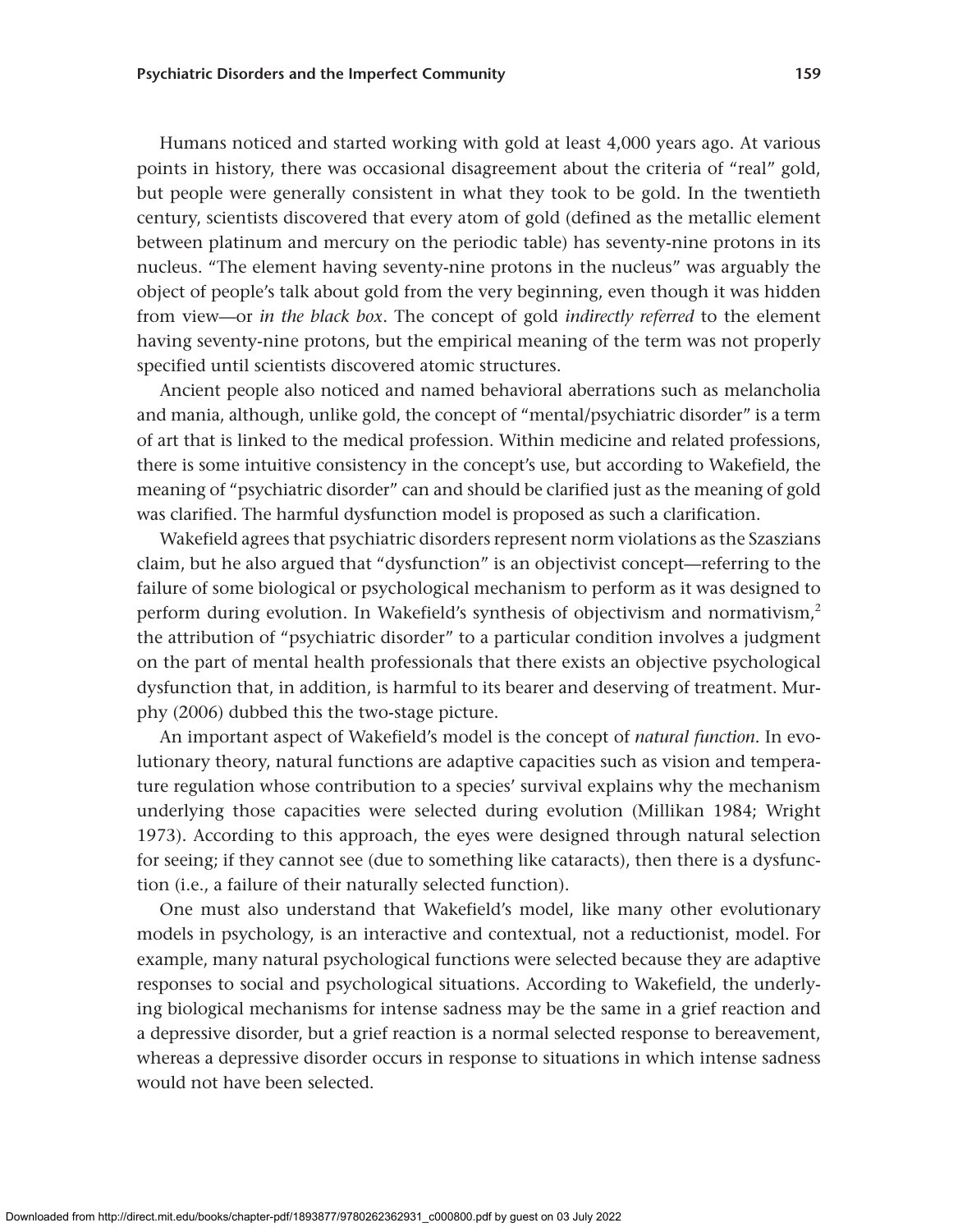The key problem with the harmful dysfunction model is that it offers limited empirical guidance in distinguishing disorders from nondisorders because identifying objective natural functions depends on conceptual analysis, not factual evidence. Samuel Cartwright's own argument for drapetomania was predicated on the *inability* of some slaves to accept the submissiveness that he speculated represented natural functioning for black Africans enslaved in the United States.

As argued by Richardson (2007), there is not enough information about the selection pressures that were operating during human evolution, particularly on the evolution of the brain, to support empirically based theories of natural function. Wakefield (2001) contends that careful reasoning can reveal what natural psychological functions exist, but one has to worry that reason unconstrained by evidence can be marshalled to defend many different conclusions.

For example, Horwitz and Wakefield (2012) use a conceptual analysis of what we should and should not be expected to do to identify what lies within our biologically designed, naturally selected range of behaviors. According to them, talking to family members without intense anxiety lies in this range, but handling snakes without intense anxiety does not. Only psychiatric symptoms that interfere with what we should naturally be expected to do are considered objective dysfunctions. In this analysis, the distinction between disordered and normal is being made not by discovering an objective dysfunction but by reasoning.

The HD analysis cannot, therefore, empirically do what it was proposed to do, *factually* demarcate valid psychiatric disorders from the larger class of problems-in-living. It is quite likely that no model could do so given all the different considerations that might be deemed relevant in considering something to be dysfunctional and harmful.

#### **1.2 Essentialism versus Empiricism**

Spitzer's definition of mental disorder was a listing of features, not an abstract concept such as *harmful dysfunction*. Wakefield's conceptual analysis—that something has "really" gone awry inside the person and that it is harmful to its bearer—is parsimonious and useful. It is also an important advance in our thinking following the challenges posed by the Szaszian critique. For good reasons, Wakefield's analysis has become the de facto definition of mental disorder in psychiatry.

In adopting Wakefield's concept, however, psychiatrists and psychologists have also, maybe unwittingly, adopted a de facto essentialism. This would not displease Wakefield. In a penetrating analysis of the work of the eminent psychologist and philosopher Paul Meehl, Wakefield (2004) argues that when Meehl gave up strict operationalism in favor of scientific realism and construct validity, he made a mistake in not also abandoning empiricism. As an empiricist, Meehl continued to advocate for treating scientific concepts as open. The notion of an open concept was promulgated by the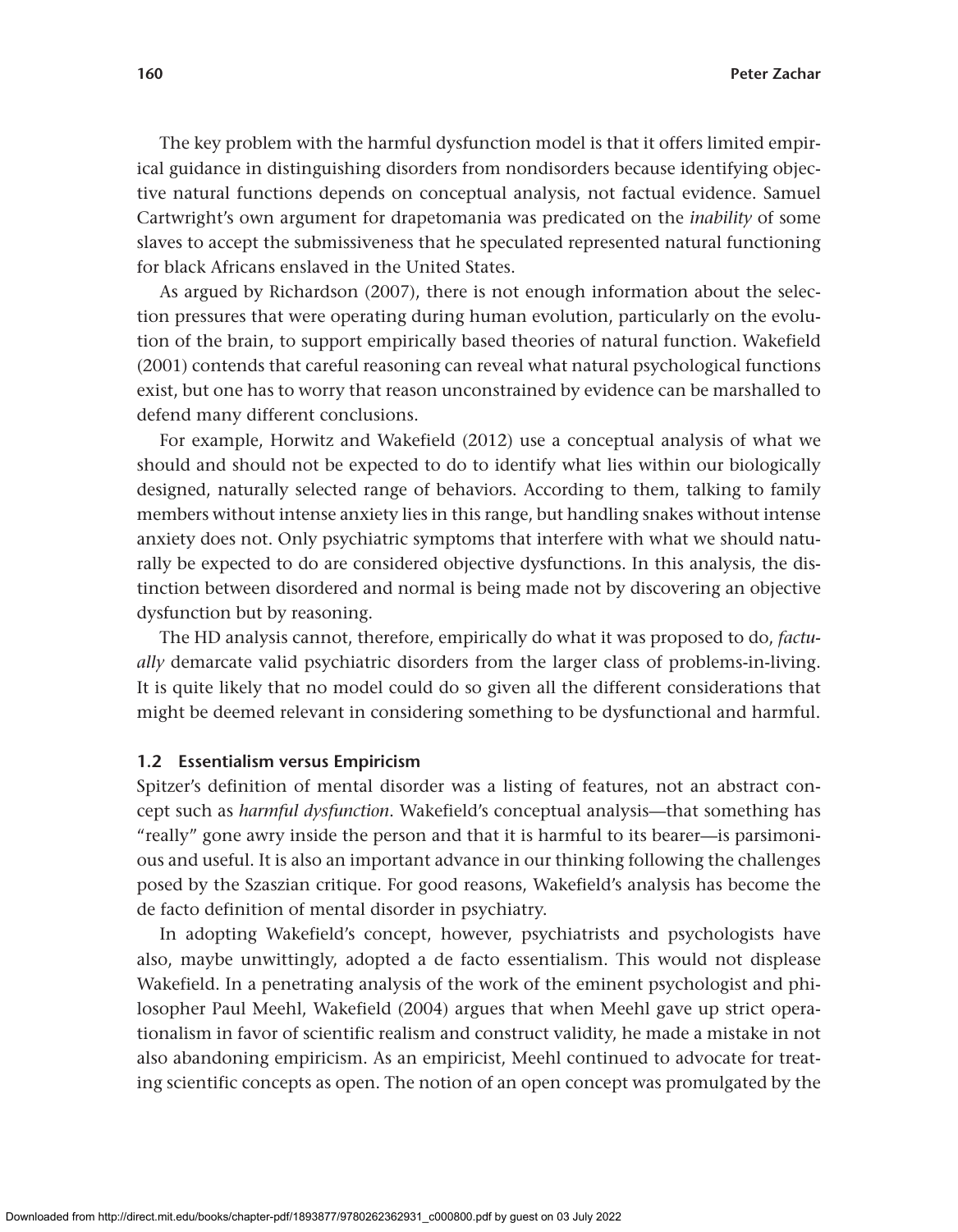philosopher Arthur Pap (1958) in his critique of the analytic-synthetic distinction. This neo-empiricist notion, says Wakefield, is a myth.

According to Meehl (1986), *DSM* depression is an open diagnostic concept because the cluster of signs and symptoms in the *DSM* are, at best, indirect measures of an underlying pathology and its associated etiology. Clearly, Meehl construes depression in a medical model framework as a disease entity that results from an underlying pathological process, and Wakefield makes a good point that the medical model's conventional notion of a disease entity coheres with essentialism (perhaps even an essentialism that is more reductionist than Wakefield would prefer).

But Meehl also said that a psychological disorder such as depression is different from an infectious disease. It is also different from gold. For instance, key features of depression such as low positive emotionality and cognitive distortion are *conceptual interpretations* of behavior. The notion of an open concept refers to how the meaning of an abstract, dispositional concept such as "depression" is distributed (Meehl 1978). It is distributed among more observable indicators (e.g., lack of positive emotionality) and other theoretical concepts by which depression is implicitly defined (e.g., psychiatric disorder, cognitive distortion, and object loss). The meaning of an open concept cannot be defined *only* by a set of measurements (or partial definitions). Furthermore, open concepts are potentially extendable so that a new measurement *may* also become part of our definition of the concept. An open concept refers to what it is that the different operationalizations of it have in common, but it is not reducible to any of those operationalizations.<sup>3</sup>

The network of concepts that indirectly define an open concept such as depression is called the concept's surplus meaning. Meehl's notion of construct validation is, in part, about clarifying those surplus meanings that are of interest to us (Cronbach and Meehl 1955). Such meanings and the generalizations they allow can evolve as new facts are discovered and related concepts are modified (including our causal hypotheses). The goal is to calibrate our understanding of the concept so that it is adequate to both facts and well-supported theories (Zachar 2012), but the extendable/open nature of these concepts challenges the essentialist goal of treating them as rigid designators.

For example, the discovery that most cases of depression are precipitated by stress in the previous six months may lead us modify the concept of depression one way, and the discovery that cases of depression that lack precipitants are more treatment resistant may lead us to modify the concept (and related concepts such as psychiatric disorder) in another way. Each of these decisions could lead to elucidating different causal trajectories for "depression." If we narrow the depression construct by eliminating cases with clear precipitants, we can tell ourselves that this (and its causal story) is what we were "really" referring to all along, but that is a post hoc, even Whiggish assertion.

From a neo-empiricist standpoint, essentialism is an excessive metaphysical elaboration that is needlessly grafted onto this complicated network of "observations" and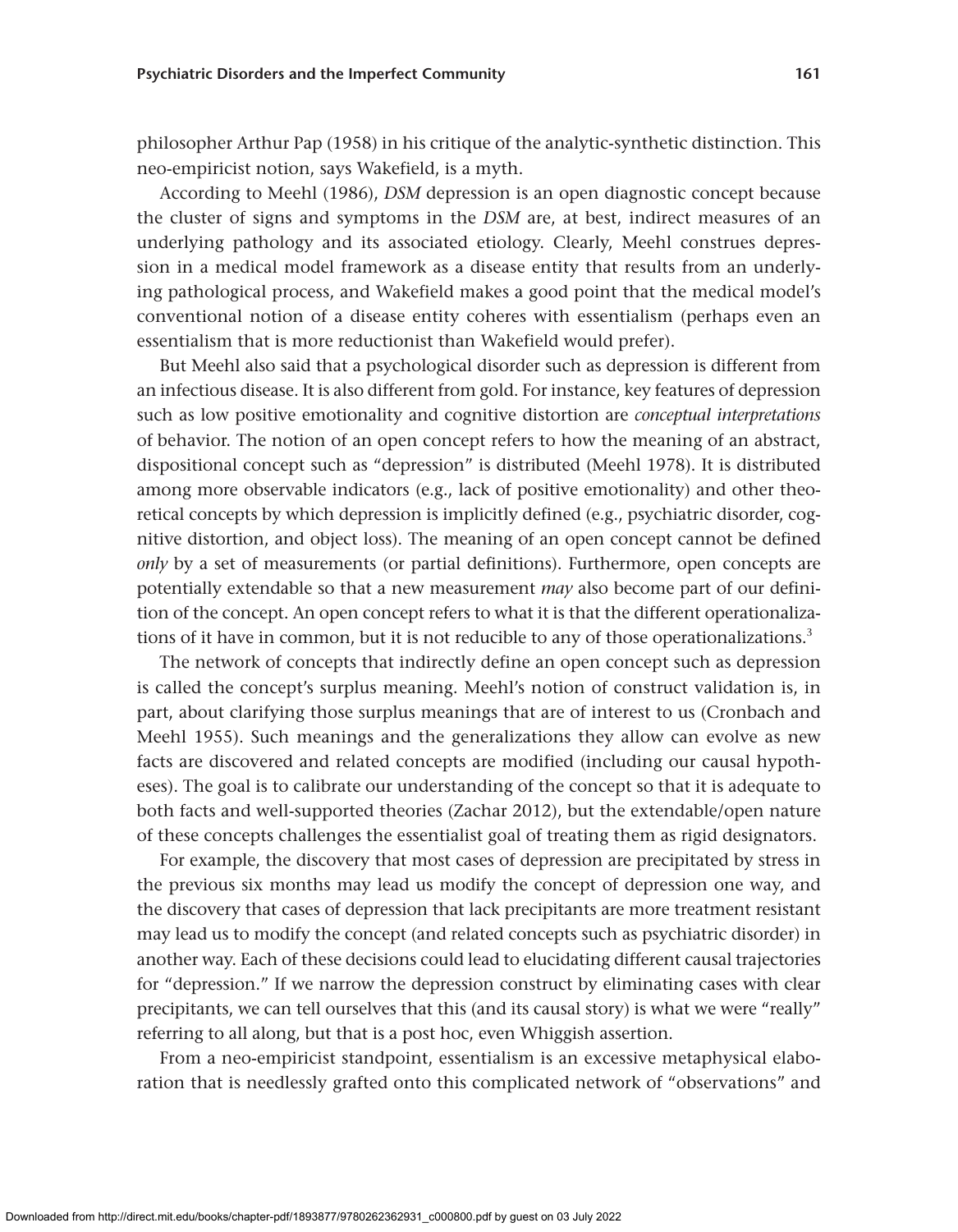allied concepts. Some developmental psychologists have argued that essentialism is a cognitive bias that emerges by the time we are five or six years old (Gelman 2003, 2004; Gelman and Wellman 1991). The bias is reinforced by the science curriculum in high school and college because using essentialist frameworks makes scientific concepts easier to understand. The essentialist framework thereafter becomes accepted as a scientific ideal—a model of what a real science is. As scientists gain experience in their own domains of expertise, however, they increasingly adopt nonessentialist thinking. For example, as one learns more about depression, the population of depressive symptom clusters is more likely to be seen in a nonessentialist way as: (a) the result of multiple causal trajectories, (b) with no necessary and sufficient set of causes that are identity determining, and (c) regularly overlapping with normality, anxiety disorders, obsessiveness, and psychosis.

Doubtlessly, the essentialist bias makes Wakefield's concept attractive, whereas the relativism of Lilienfeld and Marino's nominalism leaves psychiatric classification too ungrounded. If philosophical empiricists do not want to cede the ground to the essentialism (or to Meehl's putative crypto-essentialism) but avoid extreme nominalism and relativism, a variation upon Wakefield's, Meehl's, and Lilienfeld and Mariono's analyses is needed. The variation I propose is called the imperfect community model.

#### **II. The Imperfect Community Model**

#### **2.1 The Experience of Dysfunction**

In early onset Alzheimer's disease, the experience of dysfunction includes getting lost while driving in familiar places or continually forgetting recent events. Such experiences are salient examples of a *decline-in-functioning* that is developmentally unexpected and not a part of the typical course of life (Zachar 2011; Zachar and Kendler 2010). They are intrusive and unwanted failures of capacities that used to be there. Declinesin-functioning should also occur across multiple contexts—they travel with the person.

There are three important differences between this minimalist notion of dysfunctionas-decline and Wakefield's more ontologically elaborate concept of objective natural dysfunction. First, its objectivity does not depend upon speculation about natural functions. Rather, declines-in-functioning are objective in two different senses: (a) they are often intersubjectively confirmable, and (b) denying that they have occurred, although common, is a distortion. Eventually, people who are open to the evidence are compelled to accept that an important change has occurred, no matter what they may prefer to be the case.

Second, this minimalist notion is also normative. Wakefield separates dysfunction from harm, but these concepts are tightly integrated in noncontroversial examples of disorder such as Alzheimer's disease. The affected person experiences declines that *should not* have happened. They are *unwanted* declines. They represent something being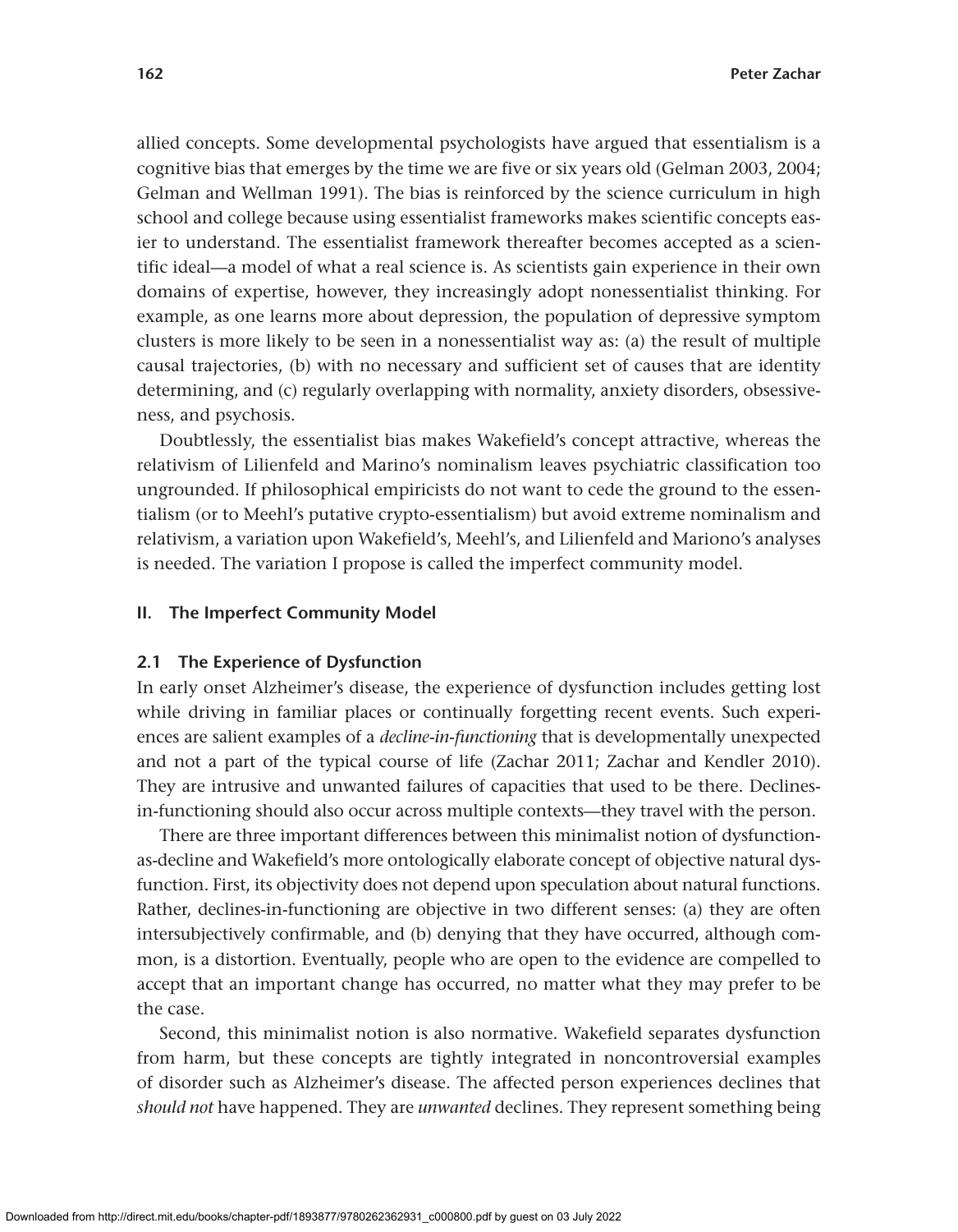*broken*. They are capacity *failures*. One can understand the attractiveness of stipulating that dysfunctions are out there and those that are harmful are disorders, but that does not seem consistent with how we come to identify dysfunctions.

What does making dysfunction both objective and normative do to the two-stage picture? The second stage is the attribution of disorder. I join Wakefield in using the term "disorder" as a general concept that encompasses diseases (e.g., tuberculosis), injuries (e.g., broken bones), vulnerability conditions (e.g., hypertension), and numerous painful states such as tension headaches that can be associated with "the sick role." They actively or potentially interfere with functioning and are reasonable targets for treatment. To name something a disorder, practically speaking, is to say that it a potential target for treatment. As we will see shortly, however, what unites psychiatric disorders is not only a belief that they are deserving of treatment but also the kinds of symptoms that characterize them.

Third, if we examine the set of things currently called psychiatric disorders, it is clear that a decline-in-functioning is not an essence. It is neither necessary for the attribution of psychiatric disorder nor sufficient. Many cases of intellectual disability (and other neurodevelopmental disabilities) do not manifest as declines in functioning.

#### **2.2 The Domain of Psychiatry**

Berrios (1996) reports that at the beginning of the nineteenth century, the main categories of psychiatric disorder were melancholia, mania, phrenitis, delirium, paranoia, lethargy, carus, and dementia. All these conditions are unambiguous examples of declines-in-functioning, and those conditions causing the greatest degree of impairment would presently be called psychotic conditions. People who become psychotic represent a psychiatrically vulnerable population. If one examines these cases over time, in addition to the florid psychotic symptoms such as hallucinations and delusions, one sees panic, obsessiveness, hypochondriasis, mood instability, impulsivity, and lack of empathy—in fact, much of our extant psychiatric symptom space.

In their studies of folk conceptions of mental disorder, Haslam (2005) and his colleagues propose that behavior that is unexpected, hard to understand or explain, and owned by the person (as opposed to compelled by an outside agent) is seen as pathological in all societies (Giosan et al. 2001; Haslam et al. 2007). "Pathologizing" refers to a sense that something is not right with the person—an inference that is easiest to make if there is a change/decline from a previous level of functioning.

Social constructionists sometimes suggest that in other cultures, people who become psychotic are valued and given meaningful roles like that of the shaman (Silverman 1967). This is better considered a myth (Boyer 2011; Haslam et al. 2007). For example, my colleague Jim Phillips spends part of his year working in Ayacucho, Peru—a rural city in the Andean Mountains. He claims that psychosis in the Ayacucho looks much like psychosis in the United States and that no one is inclined to give it a positive spin.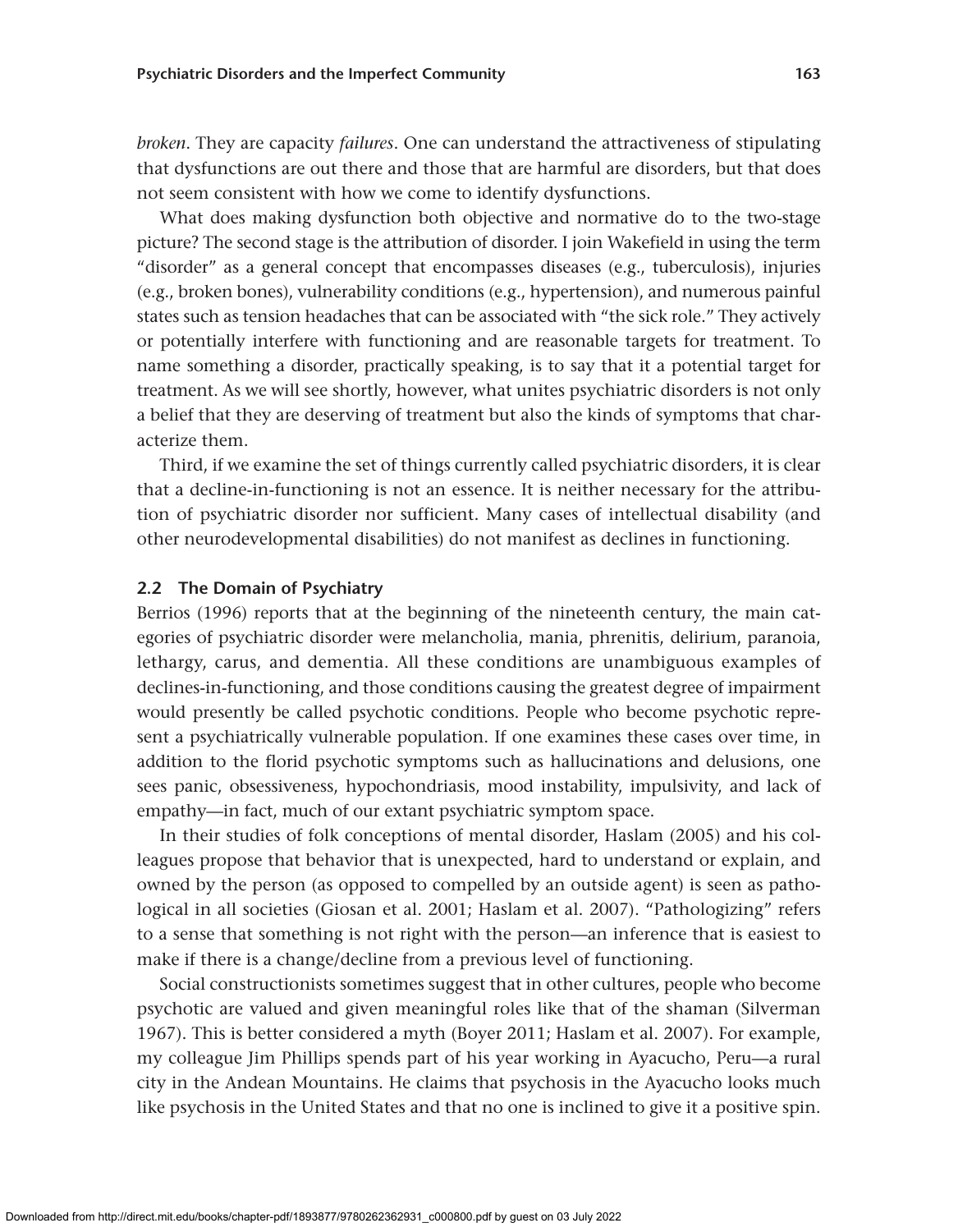Similar observations about Eskimos in Alaska and the Yorubas in rural Nigeria were offered independently by the anthropologist Jane Murphy (1976).

In the domain of psychiatric disorders, psychotic states are *exemplars* in Medin's (1989) sense of the term. The larger domain was assembled, initially, in reference to them. Historically, psychiatry as a field developed in the nineteenth century when the exemplary psychotic disorders managed by the doctors who worked in mental asylums (called alienists) were expanded upon by the addition of the functional disorders of the neurologists that occupied some of the same symptom space as psychosis. To the extent that these combined symptom clusters explain why the discipline of psychiatry first appeared, their inclusion in the domain cannot be simply relativized to the idiosyncratic preferences of small communities of psychiatrists.

This development is usually discussed with respect to how the psychological approach associated with Freud came to replace the organic model of the alienists, but for our purposes, the important thing was the expansion of the symptom domain to cover the kinds of problems encountered in both the inpatient settings of the alienists and the outpatient settings of the neurologists. The link between the two settings was the group of premorbid and residual symptoms that resided in the penumbra of the psychoses.

Particularly in the United States, there was a major expansion of psychiatry into the outpatient population after World War II—in the 1950s and thereafter. The establishment of the clinical and counseling psychology specialties in the Veterans Administration hospitals and on college campuses at this time was also important. It is crucial to point out that this expansion cannot be simply attributed to the activity of mental health professionals because people with psychiatric symptoms actively sought out both treatments and diagnoses. In many respects, the expansion in the number of diagnostic constructs in the *DSM-III* was a belated recognition of this new reality.

The result of this mélange of functional disorders is an imperfect community meaning that there is no set of properties that all psychiatric disorders share and that distinguish them from nondisorders. The "conditions" that were added to the psychiatric domain overlapped with the psychosis cluster in a variety of ways. These include but are not limited to the following:

Decline-in-functioning and other statistically abnormal developmental trajectories

The presence of reality distortion Suicidal ideation Confusion and other cognitive difficulties Intrusive thoughts Difficult to control impulses and compulsions Agitation, anger, and excitement Excessive anxiety and fear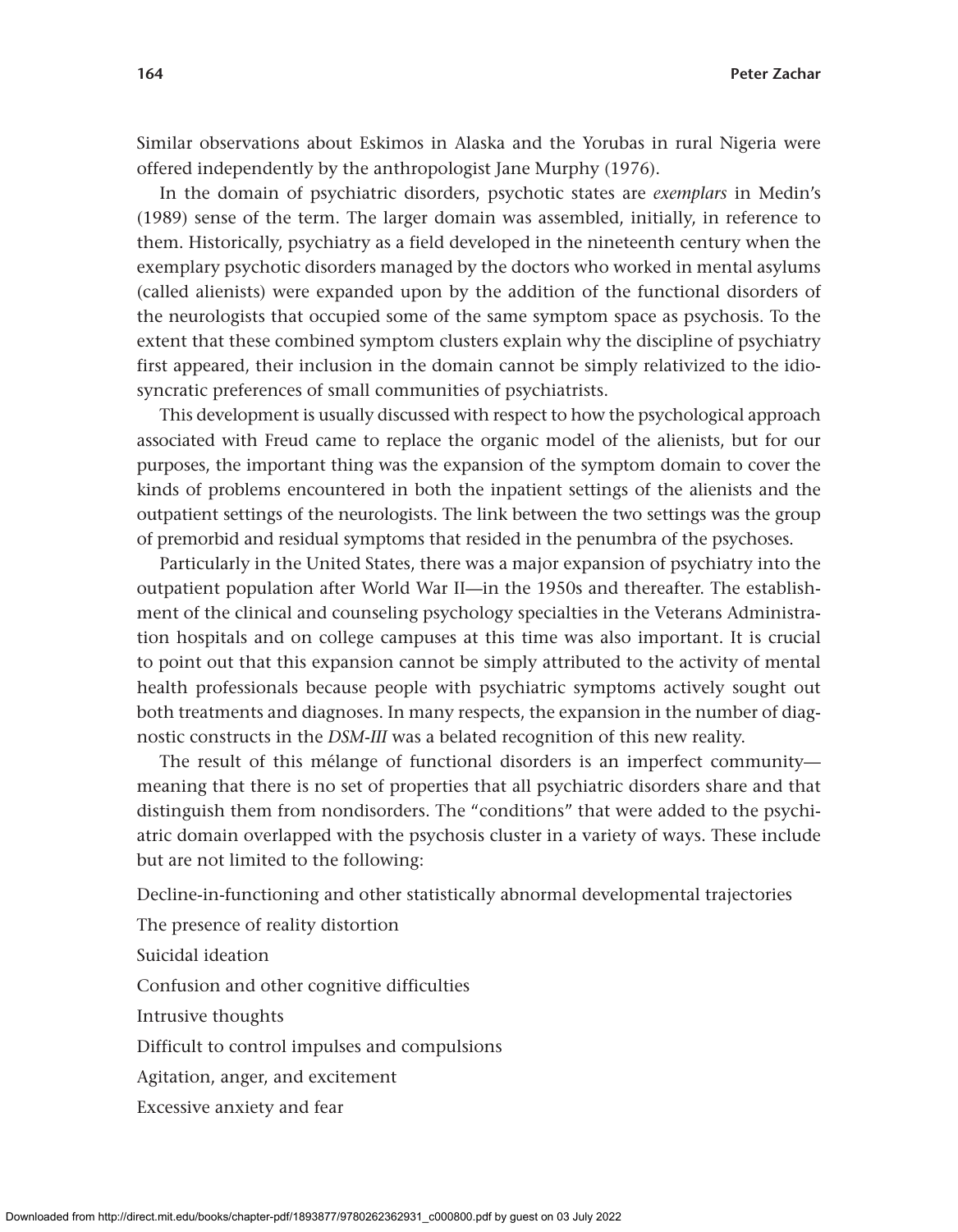#### Emptiness and anhedonia

Somatic preoccupations

Seeming more amenable to the skill set of psychiatry than other medical specialties

Interestingly, anthropologist Jane Murphy also indicated that among both the Eskimos and the Yorubas, a greater number of people suffer from the kinds of symptoms that psychiatrists would call depression-anxiety. These symptoms are considered different from being "crazy." Although Eskimos and the Yorubas do not lump this cluster of symptoms under a single name like "depression" or "neurosis," both groups consider them problems that are under the purview of the shaman/healer.

The "imperfect" part of the community of psychiatric disorders has been eloquently described by Allen Frances (2013):

Some mental disorders describe short-term states, others life-long personality; some reflect inner misery, others bad behavior; some represent problems rarely or never seen in normals, others are just slight accentuations of the everyday; some reflect too little self-control, others too much; some are intrinsic to the person, others are culturally determined; some begin early in infancy, others emerge only late in life;…some are clearly defined, others not; and there are complex permutations of all of these possible differences. (17)

Although imperfect, the notion of *a community* suggests that the collection is not simply random or arbitrary. The various symptoms and symptom clusters are included as members for reasons. The domain of psychiatry should not be limited primarily to psychosis but also include what was added in the merging of the disorders of the alienists and the neurologists, of inpatient and outpatient, and of decline, distress, and disability into the imperfect community of psychiatric disorders.

#### **III. The Causal Network Approach**

Rachel Cooper (2005) claims that the concept of psychiatric disorder refers to unwanted psychological-behavioral conditions just as the concept of weed refers to unwanted plants. Cooper also notes that although "weed" is a heterogeneous category, the same cannot be said for particular kinds of weeds. For example, a dandelion is a kind of weed. Dandelions also have shared underlying properties, and generalizations about them can be made. She suggests that the same can be said for psychiatric disorders such as major depressive disorder and schizophrenia.

Wakefield argues that particular disorders such as major depressive disorder and schizophrenia, if valid, are the expressions of underlying psychopathological structures that represent design failures. According to Wakefield (2004), talk about these disorders directly refers to their symptomatic manifestations but indirectly refers to their underlying mechanisms. The mechanisms represent what the disorders really are.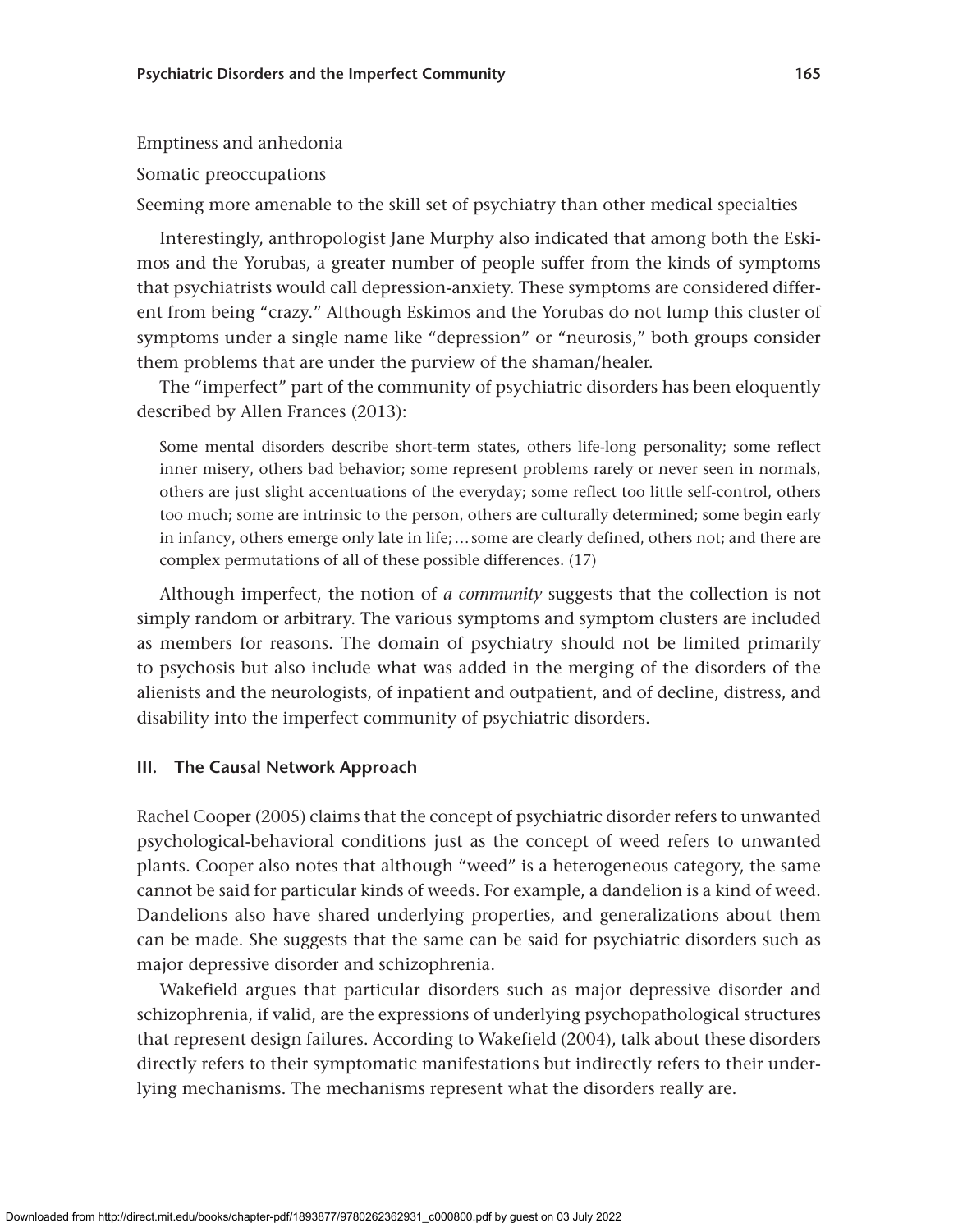#### **3.1 Latent Variables versus Causal Networks**

In psychometrics, the hidden patterns that causally produce observable symptoms are called *latent variables*.<sup>4</sup> When depicted visually, latent variables are represented as circles with causal arrows pointing at squares, which represent observed variables (see figure 9.1).

In clinical psychology, latent variables are considered to represent the psychopathological reality behind the appearances. They are causally important, the same from case to case, and make disorders what they are (identity determining). As a result, they correspond to the philosopher's notion of real essences. Although this essentialist model still remains largely promissory, it continues to hold sway—and understandably so.

Essentialism, however, is not scientifically necessary. A group of psychologists associated with the psychological methods program at the University of Amsterdam, including Han van der Maas, Denny Borsboom, and Angélique Cramer, argues that latent variables do not have to be interpreted as referring to real essences. Consider the latent variable called *psychometric g*. This variable is a mathematical index of the positive correlations that exist between different measures of cognitive ability. It is often conceptualized as a psychological ability called "general intelligence," which refers to what it is that all cognitive abilities share. In the realist interpretation of latent variables, the positive correlations between the abilities exist because they are all the outcomes of a shared causal entity represented by *g*.

According to van der Maas et al. (2006), an alternative to a causally potent latent variable (or common cause) model is a model in which cognitive abilities are in direct causal relationships with each other. For example, being able to process information quickly might have positive effects on working memory. Cognitive abilities can enter into mutual interactions in a variety of ways. Some people may naturally have high abilities across the board, whereas others are gifted in one or two areas—such as



**Figure 9.1** Visual representation of a latent variable model.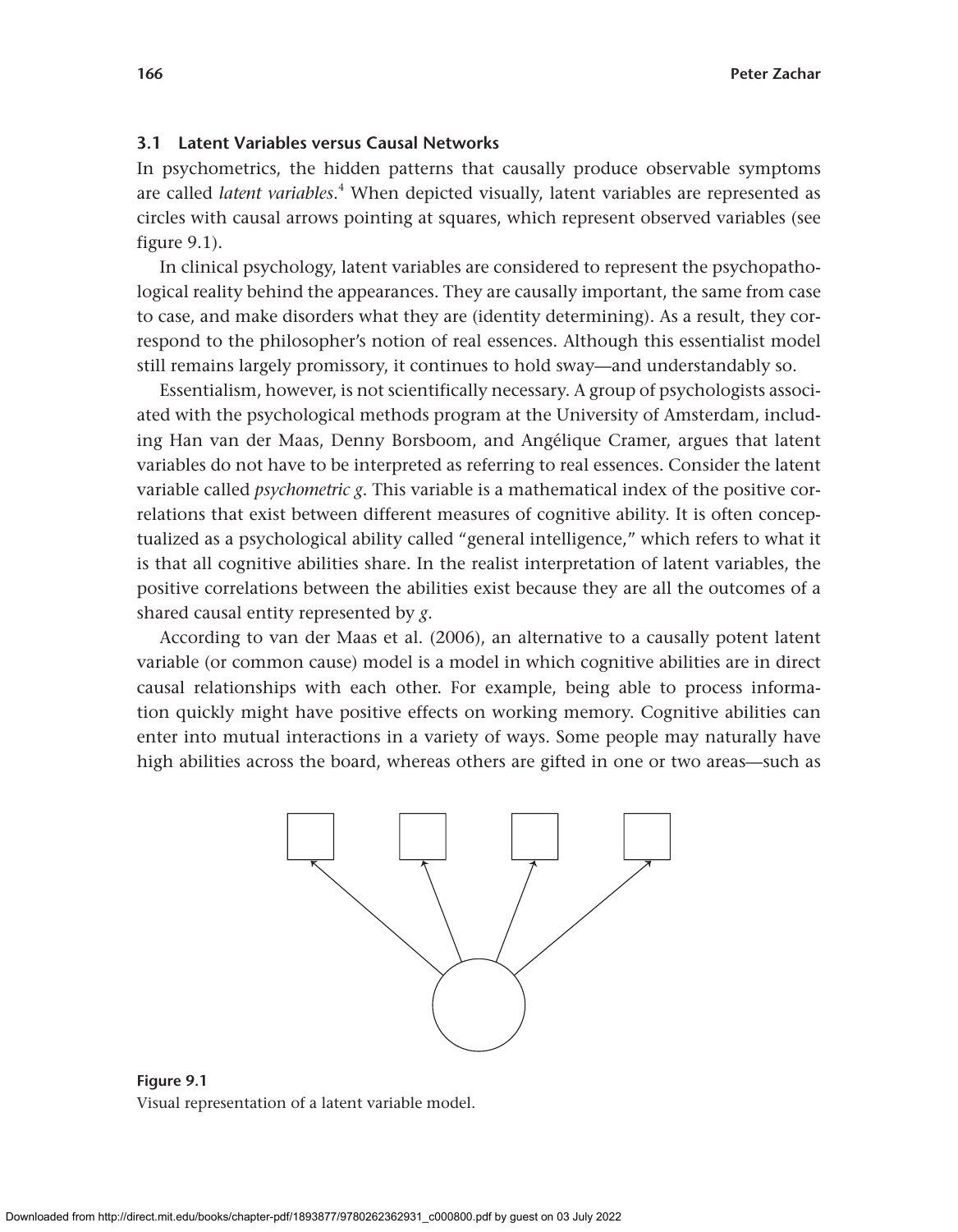processing speed and attention capacity—but these skills permeate through the ability network and raise scores on tests of general intelligence. For example, in neuropsychology settings, temporary problems with focused attention just after a brain injury will depress scores on other cognitive abilities. An assessment of lasting deficits cannot occur until attention improves.

Van der Maas and his colleagues simulated data sets that were consistent with both the common cause scenario and the mutual interaction scenario and discovered that the latent variable model "fit" both of them. This means that psychometric *g* will mathematically appear if the positive correlations between the variables are the result of direct causal relationships rather than the result of an underlying common cause. Both scenarios can be analyzed to produce the shared correlations that are lumped together as psychometric *g*.

One implication of this research is that the psychological concept of general intelligence as the ability to perform well across multiple cognitive domains is an empirically supported phenomenon, but it need not be the result of an underlying causal entity called *g*. Another implication is that the relevant causal structure from which a latent variable emerges does not have to be a universal (or the same from case to case).

Likewise, in psychiatry and psychology, latent variables are interpreted realistically meaning that the cluster of symptoms that constitute depression is considered correlated because they are manifestations of a shared underlying psychopathological process (Borsboom et al. 2003; Kendler et al. 2011). Furthermore, the more reliable the symptomatic criteria, the better they are supposed to be at estimating a person's *true score* on the underlying variable. In contrast, for causal networks, the symptoms hold together because they are in direct, possibly causal, relationships with each other (Borsboom 2008). For example, rather than both sleep problems and fatigue being manifestations of a single underlying cause called "depression," sleep problems (SP) likely directly influence the level of fatigue (F). In addition, such factors as depressed mood (DM) and loss of interest (LI) are central symptoms, meaning they enter into a high number of mutual relationships with other symptoms in the network. As a result of these connections, when central symptoms are activated, it is more likely that other symptoms will follow. A pathological state of depression would represent the emergence of feedback loops between symptoms that become self-sustaining (see figure 9.2).

Abandoning the realist interpretation of latent variables in favor of symptom networks, however, does not make depression a theoretical fiction. Depression is instead understood as the activation of a network within the larger symptom space of psychiatric disorders. According to Borsboom (2008), requiring five out of nine symptoms for a diagnosis does not indicate the presence of an underlying entity called depression. Instead, it indicates the extent to which the symptom network (named depression) has been entered.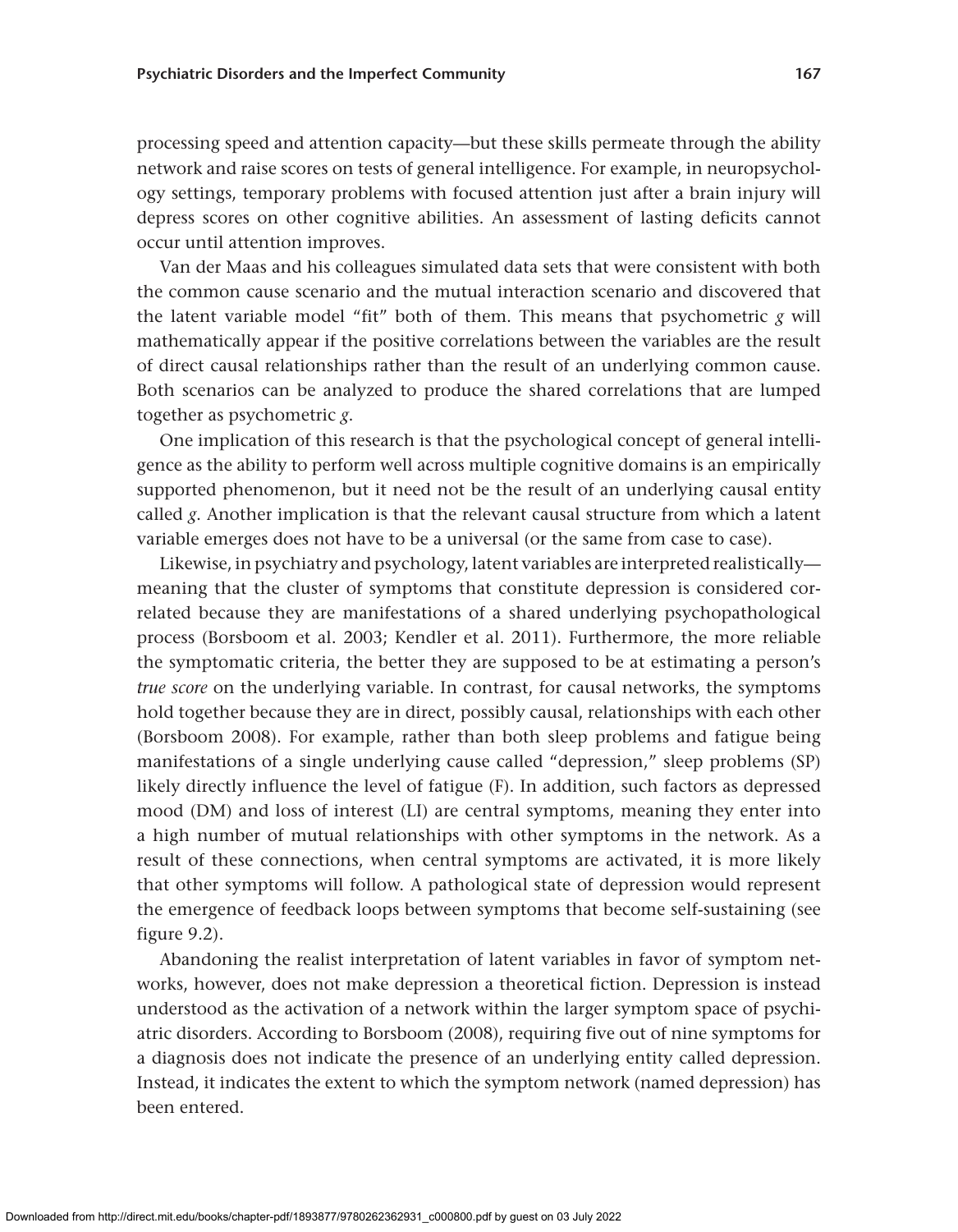



#### **3.2 Comorbidity**

The network model also offers a new understanding of comorbidity. In traditional medicine, comorbidity is defined as the simultaneous occurrence of two causally independent diseases such as liver cancer and heart disease (Feinstein 1970). Presumably, the presence of one disease has consequences for the development and treatment of the second. The problem in psychiatry is that such co-occurrences tend not to be independent. *Psychiatric comorbidity* refers to complicated, multisymptomatic cases that tend to occur in vulnerable populations (Klein and Riso 1993; Neale and Kendler 1995; Zachar 2009).

According to one very influential latent variable model, the high rate of comorbidity between a depressive episode and generalized anxiety disorder (GAD) is explained with reference to a common vulnerability factor—the personality trait of neuroticism (Clark 2005; Kahn et al. 2005). In contrast, the causal network approach conceptualizes comorbidity in terms of the relationships between symptoms within the larger network of psychiatric symptomatology (Borsboom et al. 2011).

Using data from the National Comorbidity Survey Replication, Cramer et al. (2010) mapped reciprocal relationships between the symptoms in both the depression and GAD clusters. They discovered that some symptoms have connections to symptoms in both networks. They labeled these bridge symptoms.

In depression and GAD, the bridges connecting the two networks include sleep problems (SP), fatigue (F), concentration problems (CP), and irritability (I). For example, the central symptom of depressed mood (DM) has multiple relationships with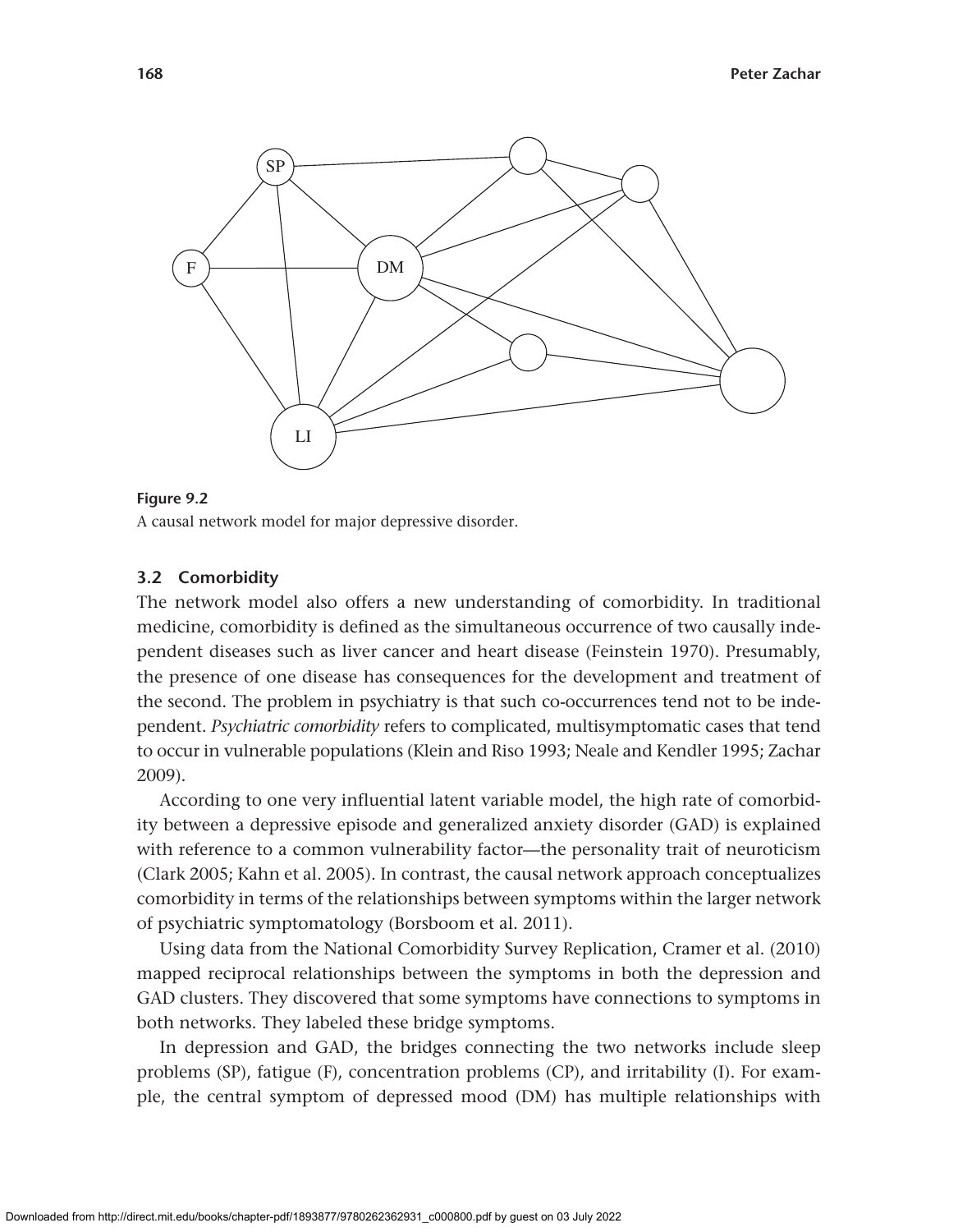other depression symptoms. It is also connected to several bridge symptoms and, through them, to symptoms in the GAD network. DM even does double duty as a bridge symptom by being directly connected to chronic anxiety (CA), which is itself a central symptom in the GAD network. In this model, comorbidity is the result of a spreading activation process. In more vulnerable persons, once activated, a symptom network stays activated via feedback loops (see figure 9.3).

In traditional medical classification, good diagnostic criteria are both sensitive and specific indicators of a disorder. For this reason, a symptom such as irritability is not an ideal criterion for depression because it is sensitive to depression but not specific to depression. Highly anxious people are also irritable. Within the network perspective, however, rather than being ignored because they are not specific to a single disorder, overlapping symptoms contribute to our understanding of how complicated cases might develop. When bridge symptoms are ignored, the gaps between clusters look larger (or more "real") than they are.

An important implication of the symptom network model is that diagnosticians should be attending not only to the diagnostic categories for which a patient meets criteria but also to the number of symptoms activated. If two separate individuals each meet four criteria for a major depressive episode, neither would be diagnosed. But if the first person meets criteria composed of symptoms that are also bridges to another network such as the anxiety disorders network, he might be experiencing considerably more social and occupational dysfunction than the second person who meets criteria for fewer bridge symptoms. Not all subthreshold conditions are the same. Consider



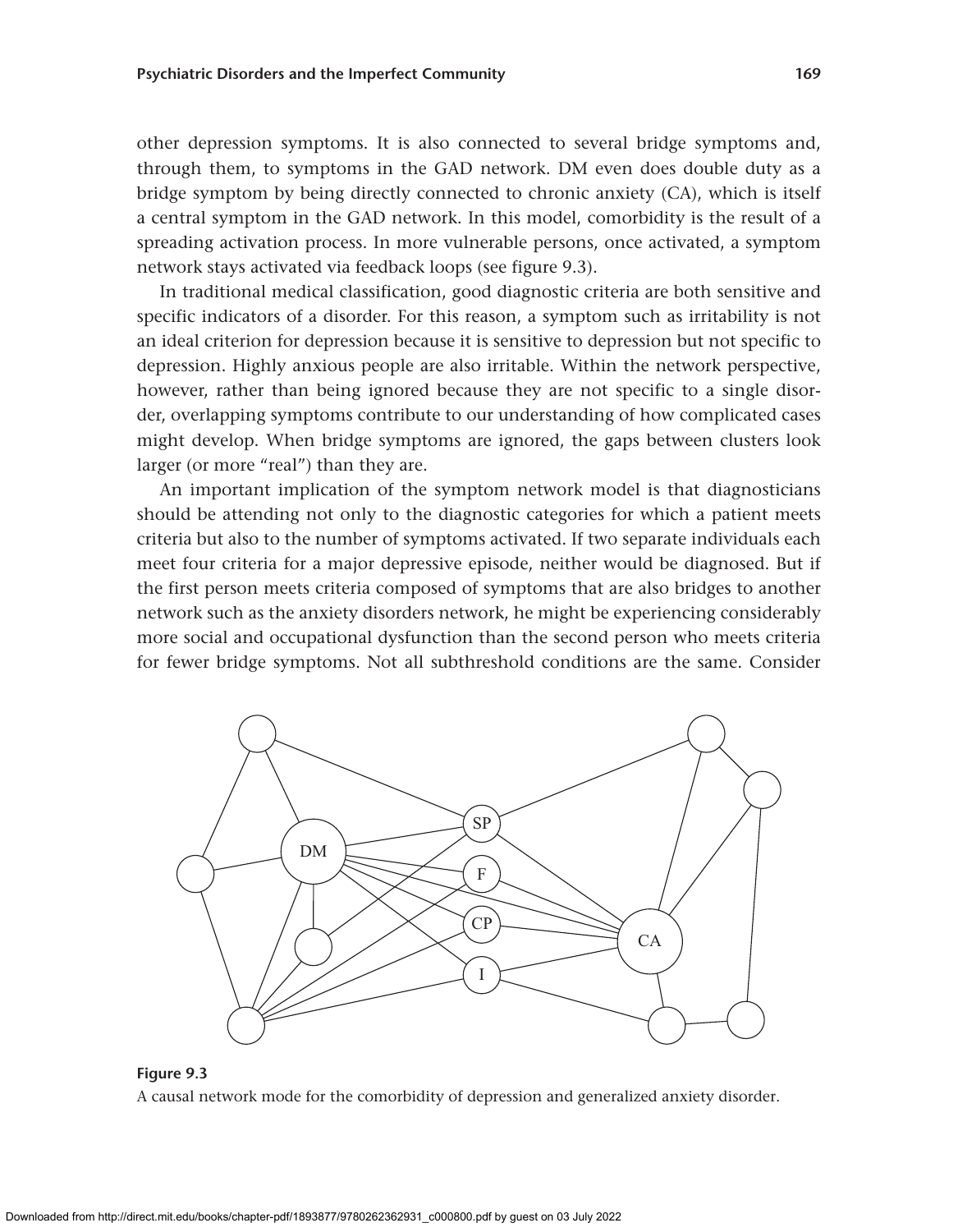this statement from the *DSM-5*: "the boundaries between many disorder 'categories' are more fluid over the life course than the *DSM-IV* recognized, and many symptoms assigned to a single disorder may occur, at varying levels of severity, in many other disorders" (American Psychiatric Association 2013, 5).

Given the empirically demonstrated patterns of comorbidity, it would not be unexpected for a person diagnosed with depression to experience anxiety-related symptoms that are not typically listed as falling under the depression concept. From an essentialist standpoint, these extra symptoms are accidental rather than essential properties of a patient's depression. From a symptom network perspective, these symptoms may be an integral part of the symptom cluster for that person.

It should be noted that the network model does not eliminate underlying causal structures. For example, a symptom such as a sleep disturbance can be understood with respect to a multiplicity of underlying mechanisms at many levels of analysis (genetic, physiological, anatomical, etc.). In addition, researchers could also investigate whether the causal relationship between sleep problems and concentration problems involves relations between two sets of underlying mechanisms, that is, the presence of direct causal relations between endophenotypes.

A symptom such as "sleep problem" is also a conceptual abstraction that summarizes a variety of symptoms. Particular kinds of sleep problems (early awakening, difficulty falling asleep, etc.) are themselves the result of underlying causal mechanisms. If the imperfect community is a swarm made up of points that represent a cluster of symptoms, for multifaceted symptoms such as "sleep problems," we can expect that a plurality of underlying nested mechanisms is present. In such a multilevel "bushy" network, some of the basic insights of essentialism such as the importance of underlying causal properties are preserved, but the conventional essentialist framework in which these properties are seen as identity-determining universals is abandoned.

#### **IV. Identifying Disorders in the Imperfect Community**

The disorders of psychiatry are the result of a gradual addition of variations on the symptom clusters of the alienists and, after psychodynamic theories made their mark, variations on the neurotic clusters as well. What we are left with is a large symptom space that can be organized in multiple ways. The *DSM* and the *International Classification of Diseases* (*ICD*) are two ways of organizing the symptom space, but because of the way the domain was built (by the addition of variants on variants), no single organization can model all of the overlapping relationships. It is important to establish standards of adequacy and work to improve the classification system, but that goal does not entail the discovery of a classification that is uniquely privileged in nature.

What does such a model do to resolve the problem of defining psychiatric disorders arbitrarily as "what psychiatrists decide to treat?" Let us consider depression. According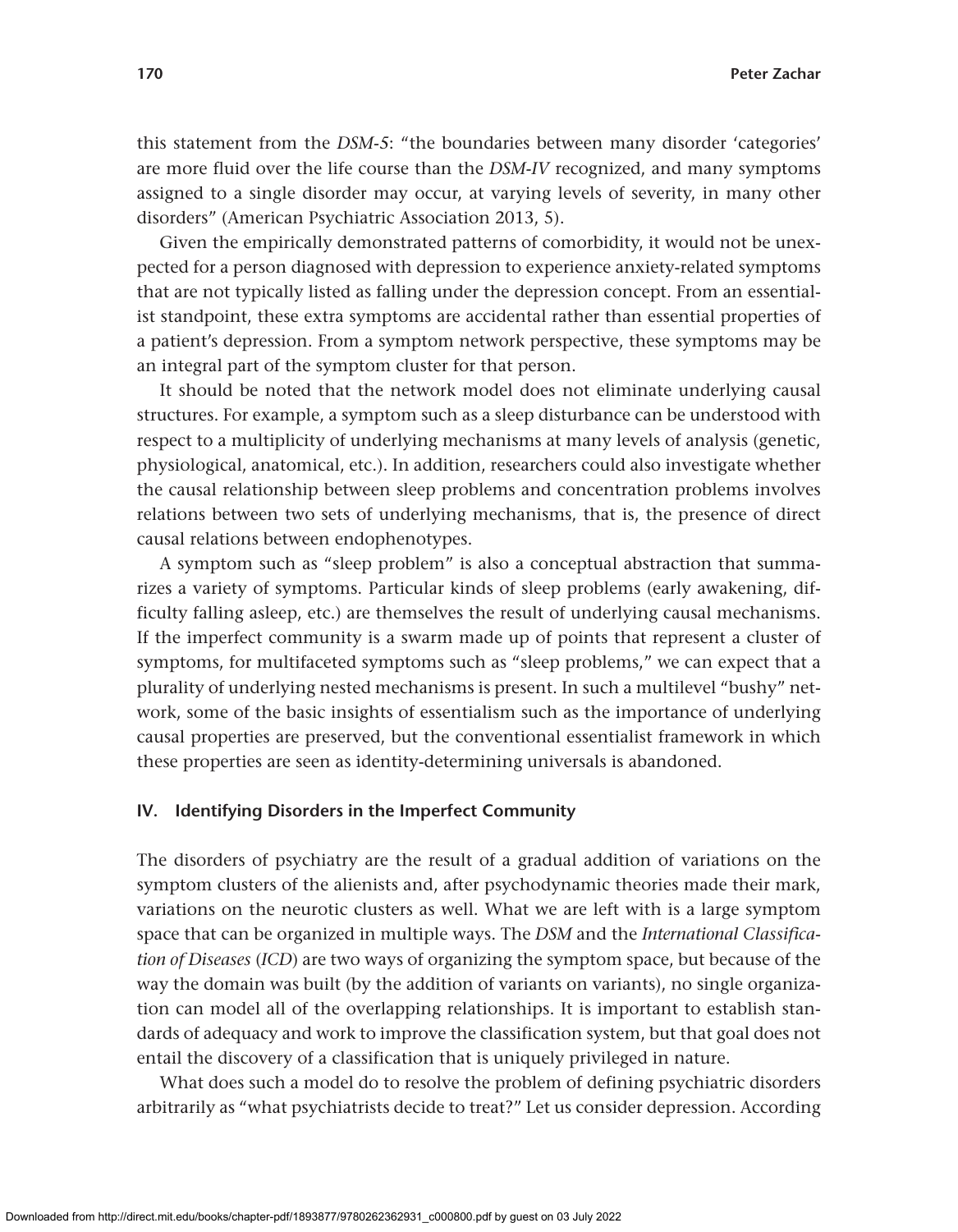to the essentialist model, valid depressive disorders are caused by dysfunctional moodregulating mechanisms. From an empiricist standpoint, referring to objective dysfunctions hidden in the black box introduces an unnecessary metaphysical elaboration that distorts the actual basis for the distinction.

Jerry Wakefield has taught us that a careful conceptual analysis can help constrain what psychiatrists and other mental health professionals treat. However, rather than making the distinction using an inferred essentialist criterion such as objective dysfunction, it is more commonly made using a polythetic criterion set (i.e., a collection of conceptual elaborations). As more of these conceptual criteria are met, the more it makes sense to start thinking of a symptom cluster as disordered. Rather than being absolutely present or absent, disorders are a matter of degree.

Considerations that are relevant in making the depressive disorder attribution include (a) the extent to which the person has entered a psychiatric symptom network. The most important criterion is the presence of a decline in functioning, although it is not a necessary criterion. Sometimes symptoms are related to impaired functioning only, not to decline. Also, (b) those symptom networks that are locked in rather than transient and flexible are also more disorder-like. Additionally, (c) more severe symptoms and more complex symptom networks support the disorder attribution. For distressing psychological symptoms such as anhedonia, (d) if there are no compensatory factors that allow the person to continue to function (and flourish), then a disorder attribution is more warranted. It is also important not to limit assessment to a single slice of time because (e) a past history of symptoms and a family history of symptoms alter the base rates and make the disorder attribution more plausible. In these cases, the appearance of milder symptoms might signal a risk for more impaired functioning in the future. In addition, as Horwitz and Wakefield (2007) persuasively argue, the attribution of disorder to a cluster of depression symptoms is more warranted when the depressive symptoms appear out of the blue—for no apparent reason—or if there is a precipitant, the response is excessive and not in proportion to the trigger.

#### **Acknowledgments**

Andrea Solomon, Denny Borsboom, Bob Krueger, Ken Kendler, Katie Tabb, and Steve Lobello provided helpful commentary on an early version of this chapter.

#### **Notes**

1. Part of this chapter draws on material previously published in Zachar, P. (2014). *A Metaphysics of Psychopathology*. MIT Press. Reprinted with permission here.

2. Both Boorse and Fulford use the term "illness" to describe the confluence of fact (an underlying pathology) and value (being *bad* for its bearer). See Boorse, C. (1975). On the distinction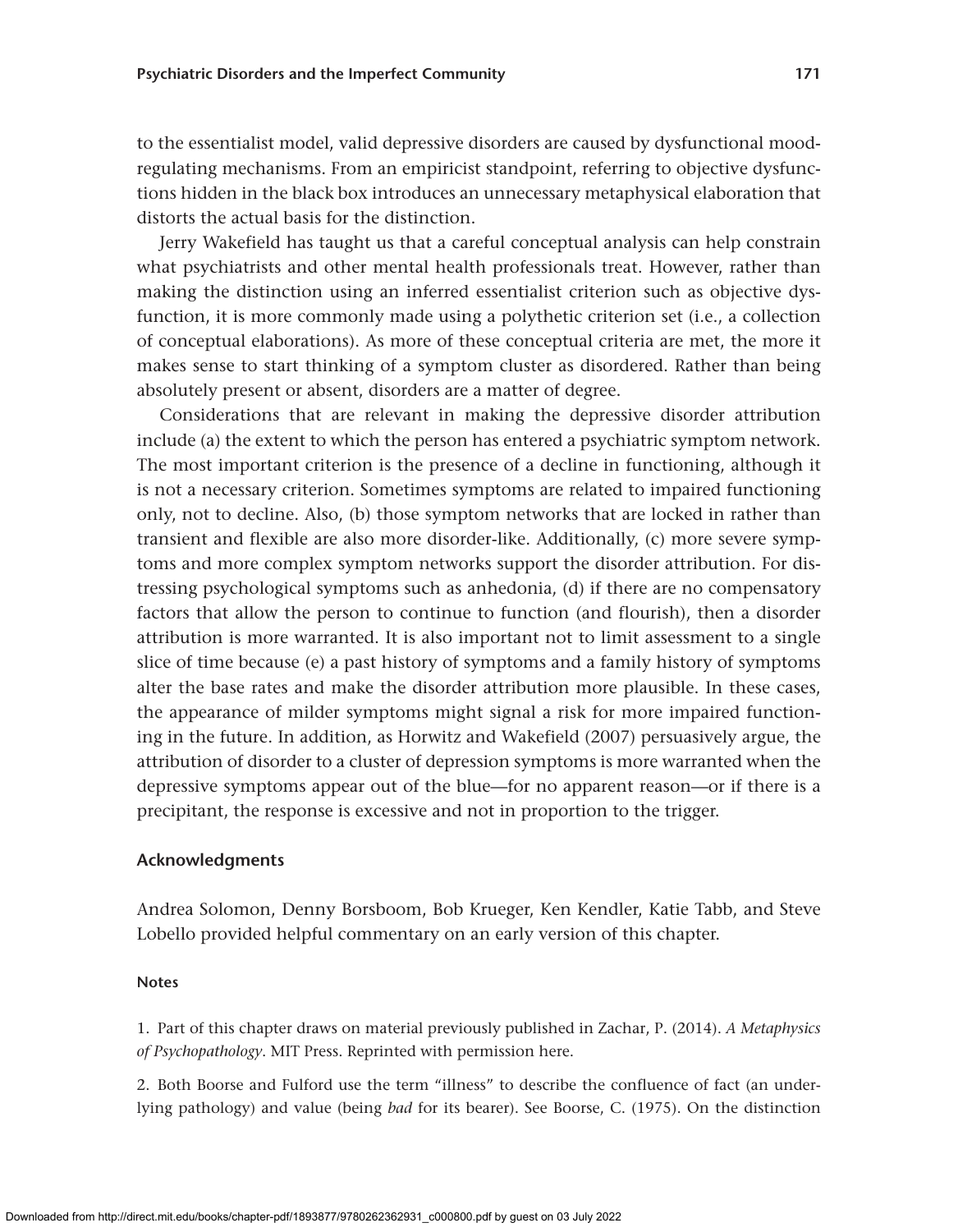between disease and illness. *Philosophy and Public Affairs* 5, 49–46, and Fulford, K. W. M. (1989). *Moral Theory and Medical Practice.* Cambridge University Press.

3. Since this chapter was written in 2013, I have thought more about open concepts. See Zachar, P., E. T. Turkheimer, and K. S. Schaffner (2020). Defining and redefining phenotypes: operational definitions as open concepts. In *The Cambridge Handbook of Research Methods in Clinical Psychology*, A. G. C. Wright and M. N. Hallquist (eds.), 5–17. Cambridge University Press.

4. For neo-empiricists, signs and symptoms index a latent variable, and the latent variable is an index of a causal trajectory. A latent variable cannot be eliminated in favor of what indexes it or what it indexes.

#### **References**

American Psychiatric Association. 1980. *Diagnostic and Statistical Manual of Mental Disorders*. 3rd ed. American Psychiatric Association.

American Psychiatric Association. 2013. *Diagnostic and Statistical Manual of Mental Disorders.* 5th ed. American Psychiatric Publishing.

Bayer, R. 1981. *Homosexuality and American Psychiatry: The Politics of Diagnosis*. Basic Books.

Berrios, G. E. 1996. *The History of Mental Symptoms*. Cambridge University Press.

Borsboom, D. 2008. Psychometric perspectives on diagnostic systems. *Journal of Clinical Psychology* 64(9): 1089–1108.

Borsboom, D., A. O. J. Cramer, V. D. Schmittmann, S. Epskamp, and W. Lourens. 2011. The small world of psychopathology. *PLoS ONE* 6(11): e27407.

Borsboom, D. G., G. J. Mellenbergh, and J. van Heerden. 2003. The theoretical status of latent variables. *Psychological Review* 110(2): 203–219.

Boyer, P. 2011. Intuitive expectations and the detection of mental disorder: A cognitive background to folk-psychiatries. *Philosophical Psychology* 24(1): 95–118.

Cartwright, S. A. 1851/2004. Diseases and physical peculiarities of the negro race. In *Health, Disease, and Illness,* A. L. Caplan, J. J. McCartney, and D. A. Sisti (eds.), 28–39. Georgetown University Press.

Clark, L. A. 2005. Temperament as a unifying basis for personality and psychopathology. *Journal of Abnormal Psychology* 114(4): 505–521.

Cooper, R. 2005. *Classifying Madness: A Philosophical Examination of the Diagnostic and Statistical Manual of Mental Disorders*. Springer.

Cramer, A. O. J., L. Waldrop, H. L. J. van der Mass, and D. Borsboom. 2010. Comorbidity: A network perspective. *Behavioral and Brain Sciences* 33(2–3): 137–150.

Cronbach, L. J., and P. E. Meehl. 1955. Construct validity in psychological tests. *Psychological Bulletin* 52(4): 281–302.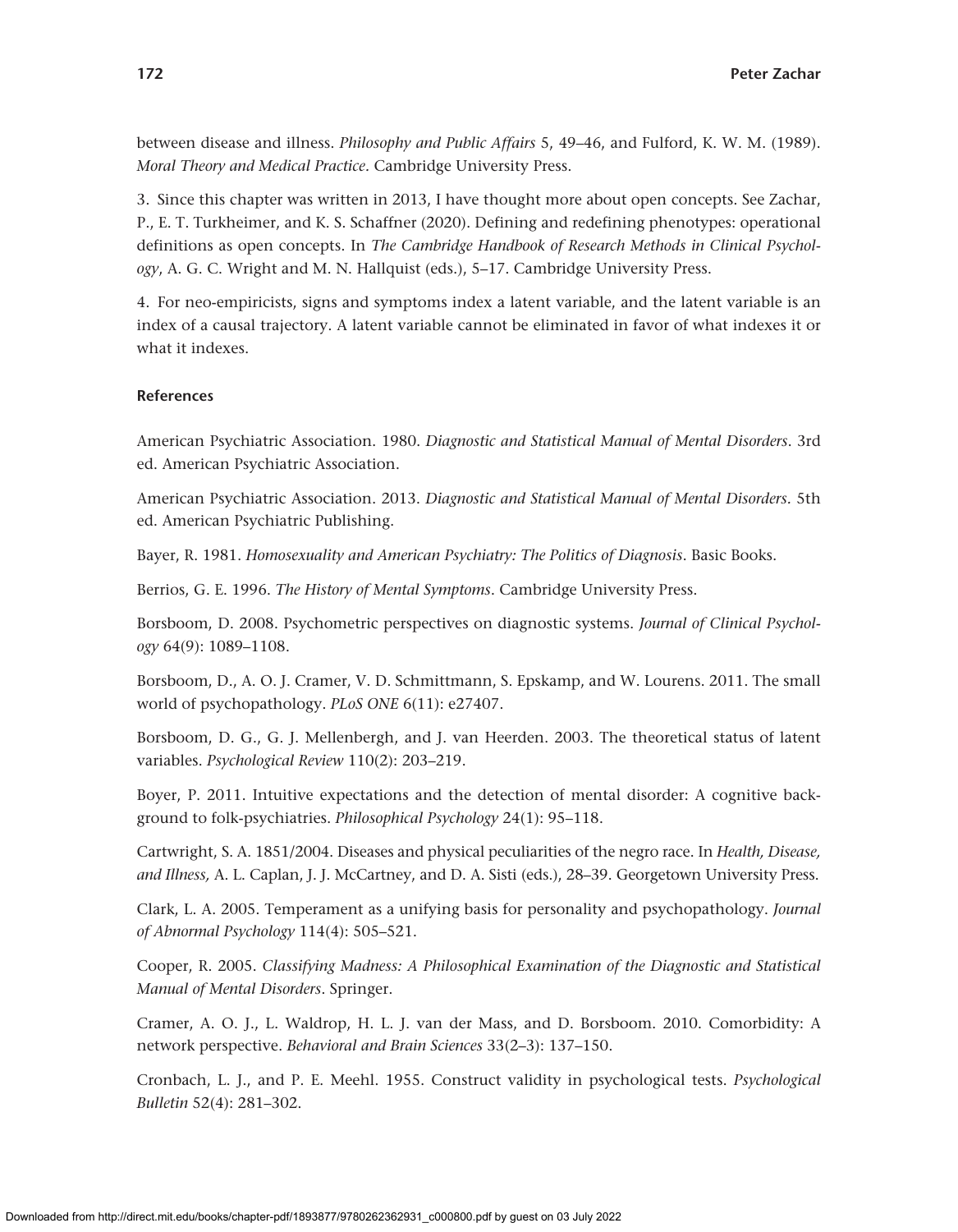Feinstein, A. R. 1970. The pre-therapeutic classification of co-morbidity in chronic disease. *Journal of Chronic Diseases* 23(7): 455–468.

Frances, A. 2013. *Saving Normal*. William Morrow.

Gelman, S. A. 2003. *The Essential Child*. Oxford University Press.

Gelman, S. A. 2004. Psychological essentialism in children. *Trends in Cognitive Science* 8(9): 404–409.

Gelman, S. A., and H. M. Wellman 1991. Insides and essences: Early understandings of the nonobvious. *Cognition* 38: 213–244.

Gert, B., and C. M. Culver. 2004. Defining mental disorder. In *The Philosophy of Psychiatry: A Companion,* J. Radden (ed.), 415–425. Oxford University Press.

Giosan, C., V. Glovsky, and N. Haslam. 2001. The lay concept of 'mental disorder': A crosscultural study. *Transcultural Psychology* 38(3): 317–322.

Graham, G. 2010. *The Disordered Mind*. Routledge.

Haslam, N. 2005. Dimensions of folk psychiatry. *Review of General Psychology* 9(1): 35–47.

Haslam, N., L. Ban, and L. Kaufmann. 2007. Lay conceptions of mental disorder: The folk psychiatry model. *Australian Psychologist* 42(2): 129–137.

Horwitz, A. V., and J. C. Wakefield. 2007. *The Loss of Sadness: How Psychiatry Transformed Normal Sorrow into Depressive Disorder*. Oxford University Press.

Horwitz, A. V., and J. C. Wakefield. 2012. *All We Have to Fear: Psychiatry's Transformation of Natural Anxieties into Mental Disorders*. Oxford University Press.

Kahn, A. A., K. C. Jacobson, C. O. Gardner, C. A. Prescott, and K. S. Kendler. 2005. Personality and comorbidity of common psychiatric disorders. *British Journal of Psychiatry* 186: 190–196.

Kendler, K. S., P. Zachar, and C. Craver. 2011. What kinds of things are psychiatric disorders. *Psychological Medicine* 41(6): 1143–1150.

Klein, D. N., and L. P. Riso. 1993. Psychiatric disorders: Problems of comorbidity. In *Basic Issues in Psychopathology,* C. G. Costello (ed.), 19–66. Guilford.

Kripke, S. 1972. *Naming and Necessity*. Reigel.

Lilienfeld, S. O., and L. Marino. 1995. Mental disorder as a Roschian concept: A critique of Wakefield's 'harmful dysfunction' analysis. *Journal of Abnormal Psychology* 104(3): 411–420.

Medin, D. L. 1989. Concepts and conceptual structure. *American Psychologist* 44(12): 1469–1481.

Medin, D. L., and A. Ortony. 1989. Psychological essentialism. In *Similarity and Analogical Reasoning,* S. Vosniadou and A. Ortony (eds.), 179–195. Cambridge University Press.

Meehl, P. E. 1978. Theoretical risks and tabular asterisks: Sir Karl, Sir Ronald, and the slow progress of soft psychology. *Journal of Consulting and Clinical Psychology* 46(4): 806–834.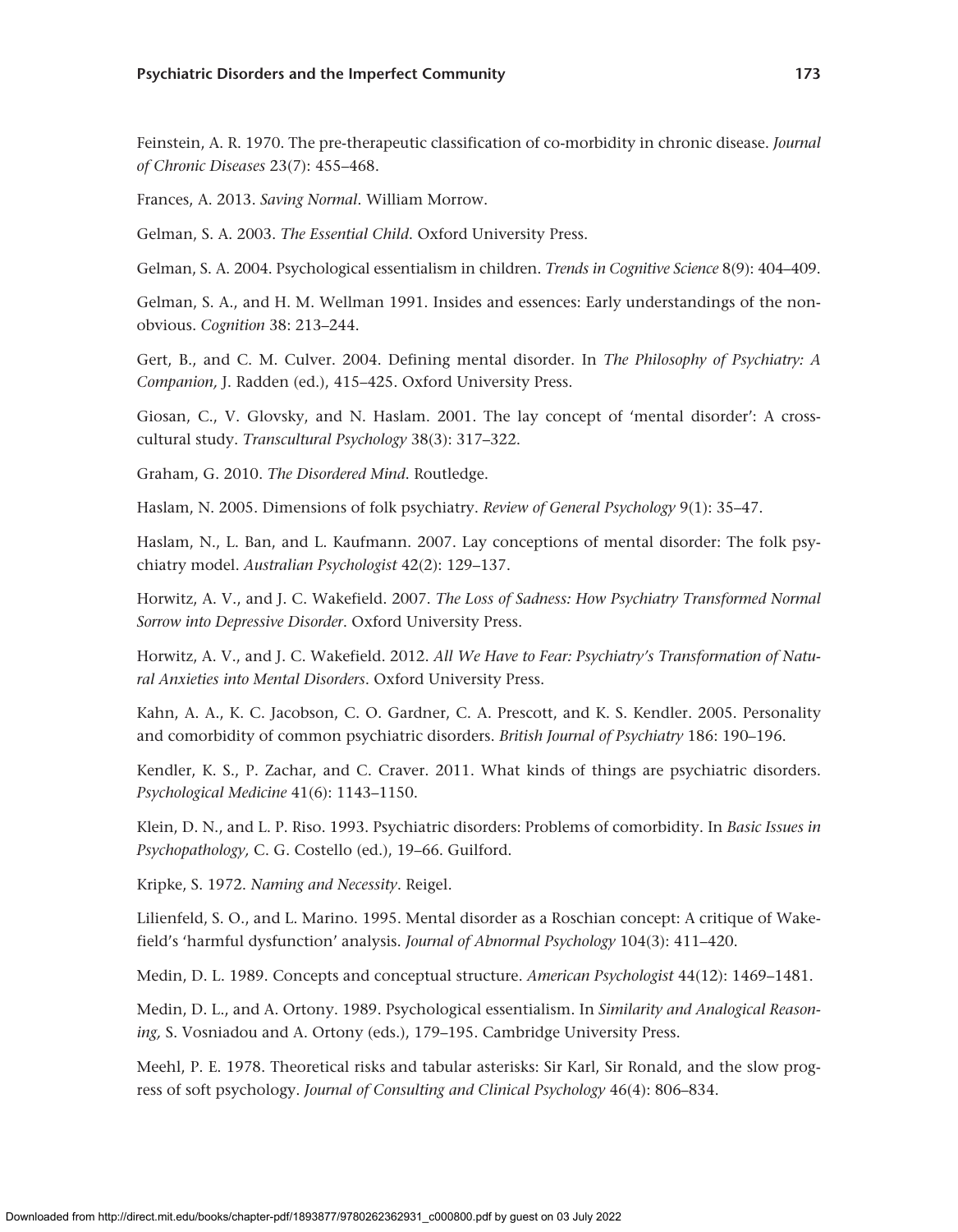Meehl, P. E. 1986. Diagnostic taxa as open concepts: Metatheoretical and statistical questions about reliability and construct validity in the grand strategy of nosological revision. In *Contemporary Directions in Psychopathology: Toward the DSM-IV,* T. Millon and G. L. Klerman (eds.), 215–231. Guilford.

Millikan, R. G. 1984. *Language, Thought, and Other Biological Categories*. MIT Press.

Murphy, D. 2006. *Psychiatry in the Scientific Image*. MIT Press.

Murphy, J. M. 1976. Psychiatric labeling in cross-cultural perspective. *Science* 191(4231): 1019–1028.

Neale, M. C., and K. S. Kendler. 1995. Models of comorbidity for multifactorial disorders. *American Journal of Human Genetics* 57(4): 935–953.

Pap, A. 1958. *Semantics and Necessary Truth*. Yale University Press.

Putnam, H. 1975. *Mind, Language and Reality: Philosophical Papers.* Vol. 2. Cambridge University Press.

Richardson, R. C. 2007. *Evolutionary Psychology as Maladapted Psychology*. MIT Press.

Silverman, J. 1967. Shamans and acute schizophrenia. *American Anthropologist* 69(1): 21–31.

Szasz, T. 1960/2004. The myth of mental illness. In *Health, Disease, and Illness,* C. A. L. Caplan, J. J. McCartney, and D. A. Sisti (eds.), 43–50. Georgetown University Press.

Szasz, T. S. 1961. *The Myth of Mental Illness.* Harper & Row.

van der Maas, H. L. J., C. V. Dolan, R. P. Grasman, J. M. Witchers, H. M. Huizenga, and M. E. Raijmakers. 2006. A dynamical model of general intelligence: The positive manifold of intelligence by mutualism. *Psychological Review* 113(4): 842–861.

Wakefield, J. C. 1992a. The concept of mental disorder: On the boundary between biological facts and social values. *American Psychologist* 47(3): 373–388.

Wakefield, J. C. 1992b. Disorder as harmful dysfunction: A conceptual critique of *DSM-III-R*'s definition of mental disorder. *Psychological Review* 99(2): 232–247.

Wakefield, J. C. 2000. Aristotle as sociobiologist: The 'function of a human being' argument, black box essentialism, and the concept of mental disorder. *Philosophy, Psychiatry, and Psychology* 7(1): 17–44.

Wakefield, J. C. 2001. Spandrels, vestigial organs, and such. *Philosophy, Psychiatry, and Psychology* 7(4): 253–269.

Wakefield, J. C. 2004. The myth of open concepts: Meehl's analysis of construct meaning versus black box essentialism. *Applied & Preventive Psychology* 11: 77–82.

Wright L. 1973. Function. *Philosophical Review* 82(2): 139–168.

Zachar, P. 2009. Psychiatric comorbidity: More than a Kuhnian anomaly. *Philosophy, Psychiatry, and Psychology* 16(1): 13–22.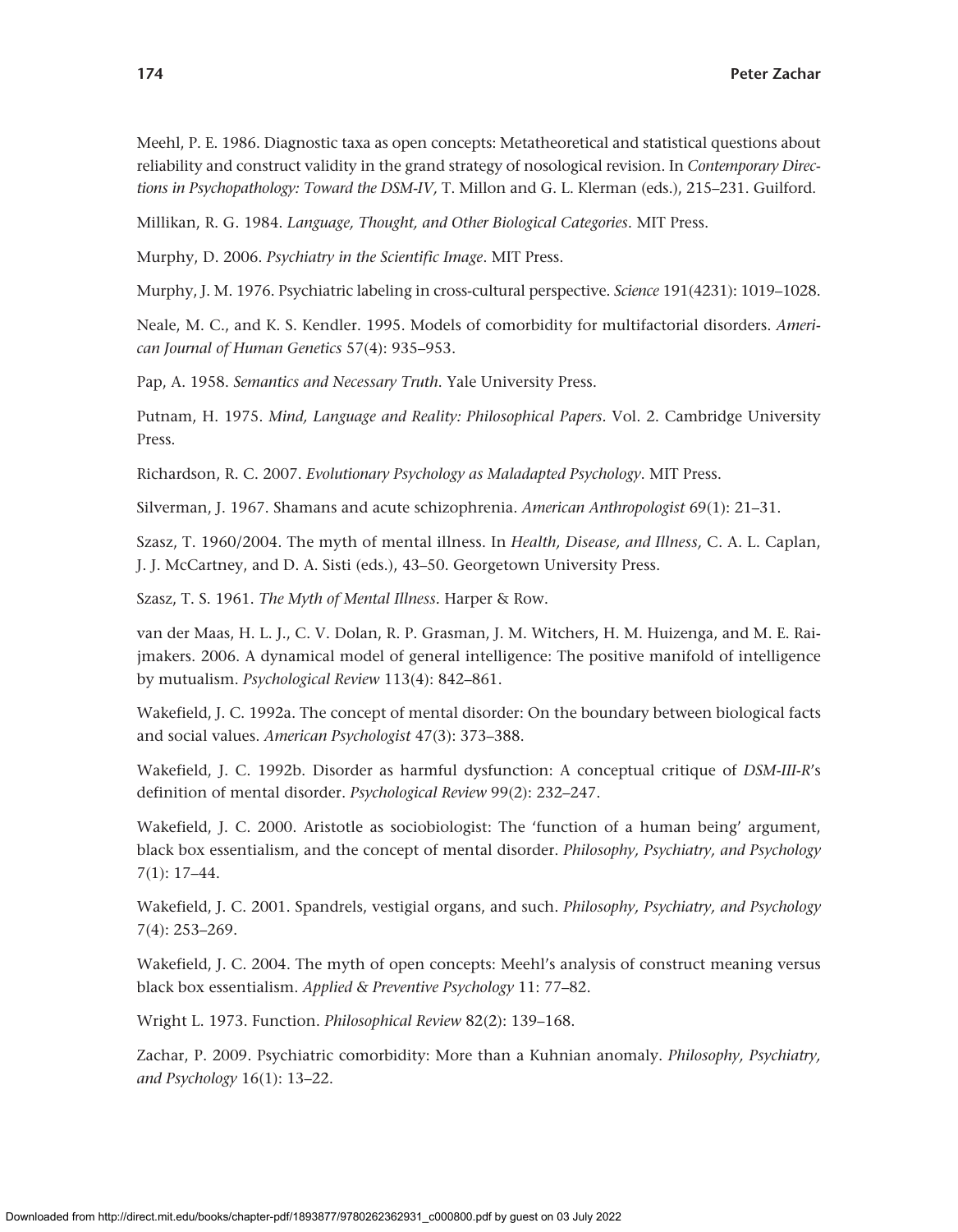Zachar, P. 2011. The clinical nature of personality disorders: Answering the neo-Szazian critique. *Philosophy, Psychiatry, and Psychology* 18(3): 191–202.

Zachar, P. 2012. Progress and the calibration of scientific constructs: The role of comparative validity. In *Philosophical Issues in Psychiatry II: Nosology-Definition of Illness, History, Validity, and Prospects,* K. S. Kendler and J. Parnas (eds.), 21–34. Oxford University Press.

Zachar, P., and K. S. Kendler. 2010. Philosophical issues in the classification of psychopathology. In *Contemporary Directions in Psychopathology,* T. Millon, R. F. Krueger, and E. Simonsen (eds.), 126–148. Guilford.

Zachar, P., and K. S. Kendler. 2012. The removal of Pluto from the class of planets and homosexuality from the class of psychiatric disorders: A comparison. *Philosophy, Ethics, and Humanities in Medicine* 7: 4.